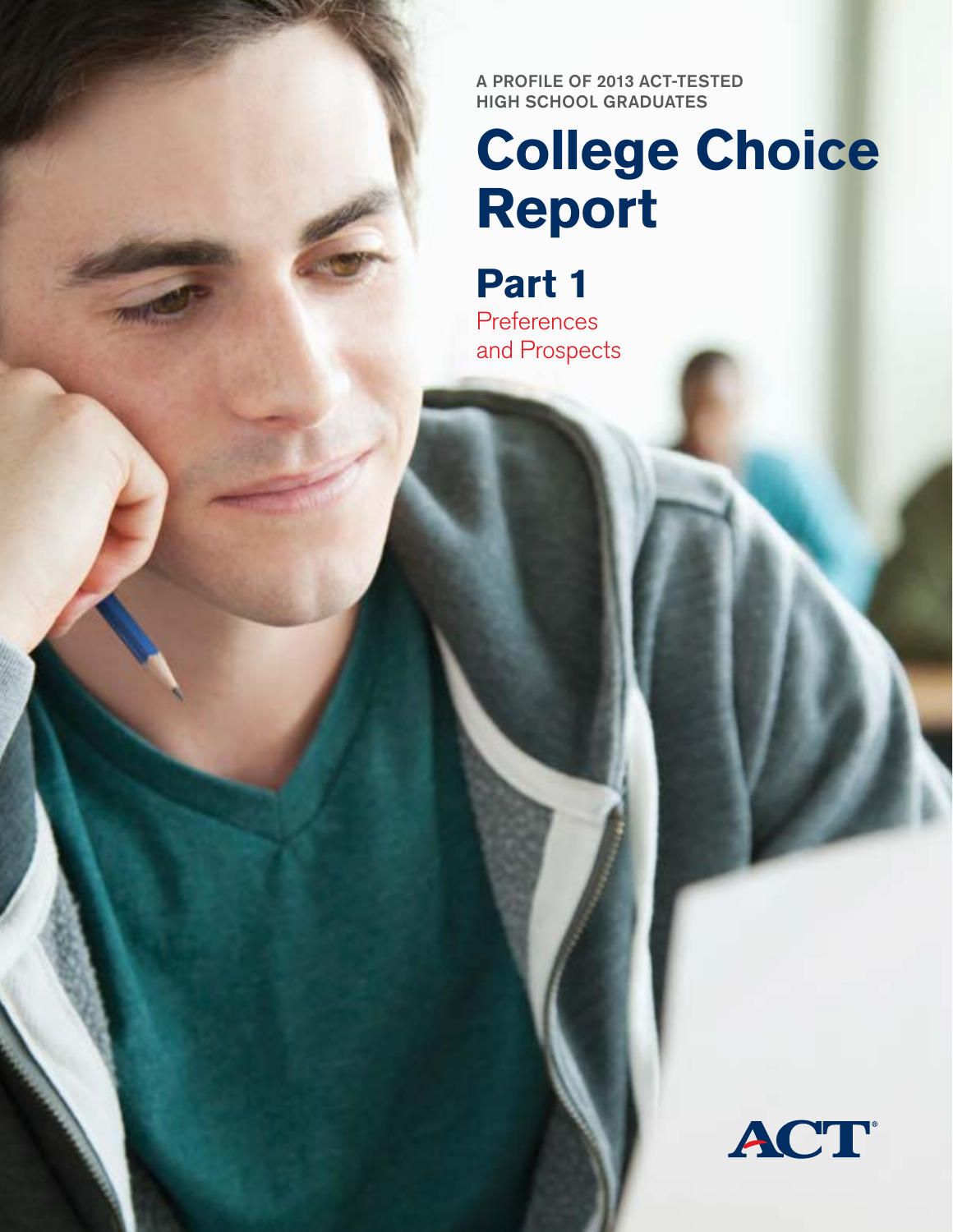ACT is an independent, nonprofit organization that provides assessment, research, information, and program management services in the broad areas of education and workforce development. Each year, we serve millions of people in high schools, colleges, professional associations, businesses, and government agencies, nationally and internationally. Though designed to meet a wide array of needs, all ACT programs and services have one guiding purpose—helping people achieve education and workplace success.

A copy of this report can be found at **www.act.org/collegechoice**



ACT has measured the academic achievement of 11th- and 12th-grade students since 1959, their career aspirations since 1969, and their academic preparation in high school since 1985. Since 1992, and every three to five years thereafter, ACT has conducted the **ACT National Curriculum Survey**®, in which we survey thousands of high school and college educators to pinpoint the knowledge and skills needed for first-year college coursework.

ACT is the only organization with decades of empirical information showing what happens to high school graduates once they get to college or to work and how they can maximize success—based on their preparation from kindergarten through high school. This unique information is an invaluable resource as ACT works closely with states, school districts, and postsecondary institutions to transform them into better-aligned P–16 education systems.

This *College Choice Report* is part of a report series that focuses on the ACT-tested high school graduating class of 2013. Other reports in this series are *The Condition of College & Career Readiness*, which highlights the academic readiness of high school graduates to enter college or career training, and *The Reality of College Readiness*, which highlights the relationships among readiness, college enrollment, and retention.

© 2013 by ACT, Inc. All rights reserved. The ACT® college readiness assessment, ACT Explore®, and ACT Plan® are registered trademarks of ACT, Inc., in the U.S.A. The ACT National Curriculum Survey® is a registered trademark of ACT, Inc. The National Student Clearinghouse<sup>®</sup> is a registered trademark of The National Student Clearinghouse.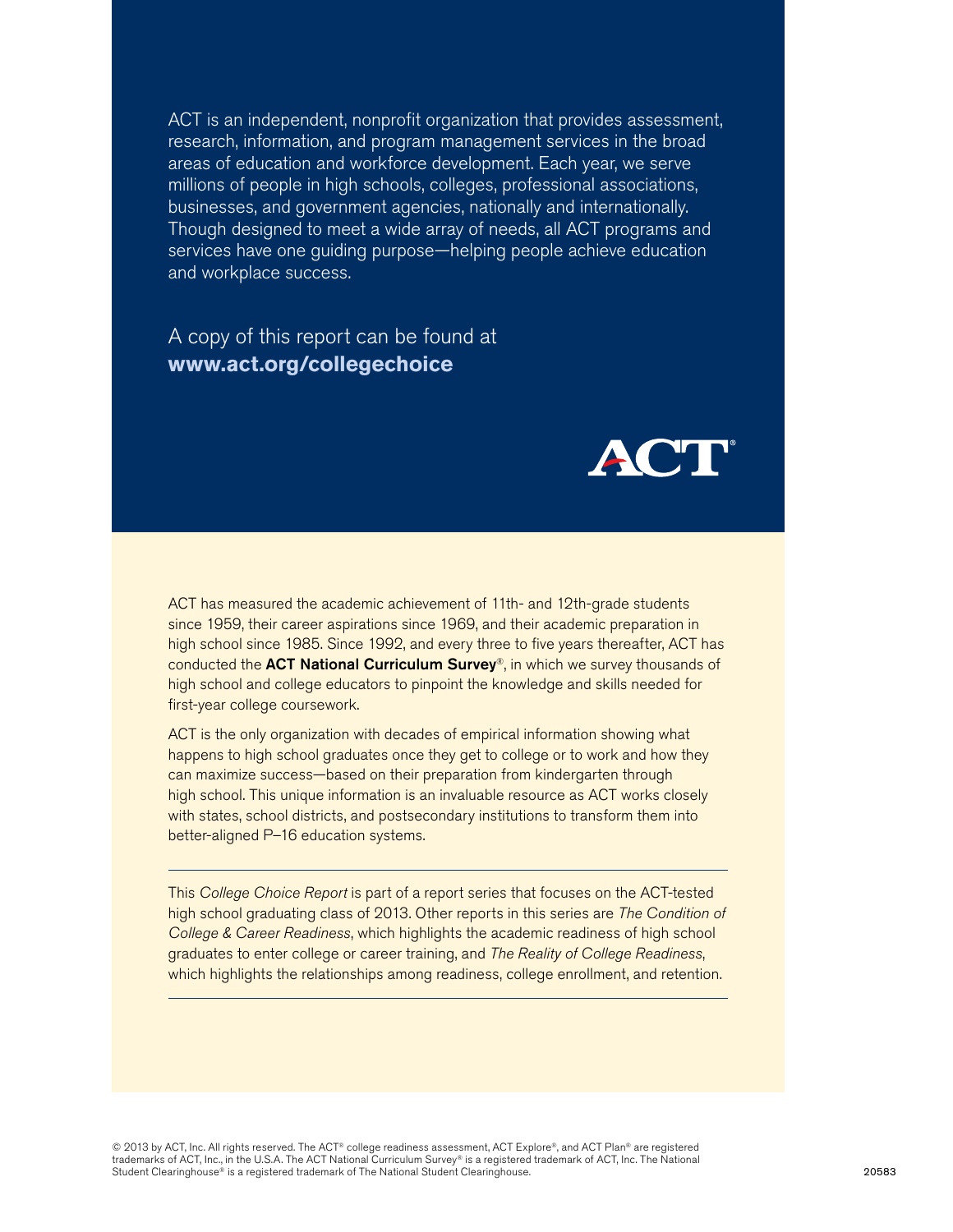# **College Choice Report—Part 1**

Preferences and Prospects

The focus of this year's *College Choice Report* is students' selection of a college major or program of study among the ACT-tested high school graduating class of 2013. This is an important topic for enrollment managers and admissions officers to consider, as students' choices of major have a number of implications for postsecondary institutions. For example, colleges can use information about students' choices of planned major in both anticipating the demand for and reallocating the supply of seats within and across individual programs of study at an institution. Colleges can also use information about students' choices of planned major to help them find programs of study that are a good fit with their interests, which in turn may help to increase student persistence rates and decrease the overall time to degree.

This year's report is provided in two parts.

- *College Choice Report—Part 1: Preferences and Prospects*
- *College Choice Report—Part 2: Enrollment Patterns*

*Part 1* of this report covers such topics as students' choice of planned major, certainty of planned major choice, request for assistance with educational and occupational plans, Interest-Major Fit, best-fitting major, and selection of major as the most important factor in choosing a college. To serve as context for this report, *Part 1* also includes information about test taking among the graduating class of 2013 and information about the use of major or occupation as a search criterion when students are selected through ACT's Educational Opportunity Service (EOS). Key findings for *Part 1* and a set of recommendations are located on pages 20–21. An appendix with a full listing of planned college majors grouped into the 18 college major areas as collected on the registration form for the ACT® college readiness assessment appears on page 22.

In addition to the printed national report, we are providing interactive charts and maps online that allow you to view and compare information. This interactive format gives you an opportunity to customize and expand your view of the report content to better address your information needs. To view this content, go to www.act.org/collegechoice.

*Part 2* of this report, to be released at the ACT Enrollment Planners Conference in July 2014, will focus on the college enrollment of these ACT-tested high school



### *How to Use This Report*

This report builds on a foundation of knowledge about the academic readiness of the ACT-tested high school graduating class of 2013 as presented in *The Condition of College & Career Readiness* (www.act.org/ readiness/2013). An important conclusion of the *Condition* report is that far too many high school graduates are not prepared for success in college and career as defined by their attainment of the ACT College Readiness Benchmarks. We encourage you to read through the *Condition* report to have a better context for interpreting the findings of this report.

More than half (54%) of the graduating class of 2013 took the ACT during high school. Whether you are searching for prospective students locally or in other parts of the country, a better understanding of the preferences and college choice behaviors of ACT-tested students can improve your marketing and recruitment strategies. The information presented in this report and in the accompanying online charts and maps can provide insights to inform discussions on your campus about the desired characteristics and locations of prospective students and your strategies for recruiting them. For those colleges that participate in EOS, the information provided in this report can help you to establish or refine your selection criteria to create more efficient student searches. Over time, this report can also serve as a guide to help you gauge the effectiveness of your search, marketing, and recruitment strategies.

### *Sources*

Unless otherwise noted, all information in this report comes from the ACT-tested high school graduating class of 2013. Information in this report—such as the students' background characteristics, grade level at time of testing, ACT scores, planned major, and participation in EOS—is collected when students register for and take the ACT.

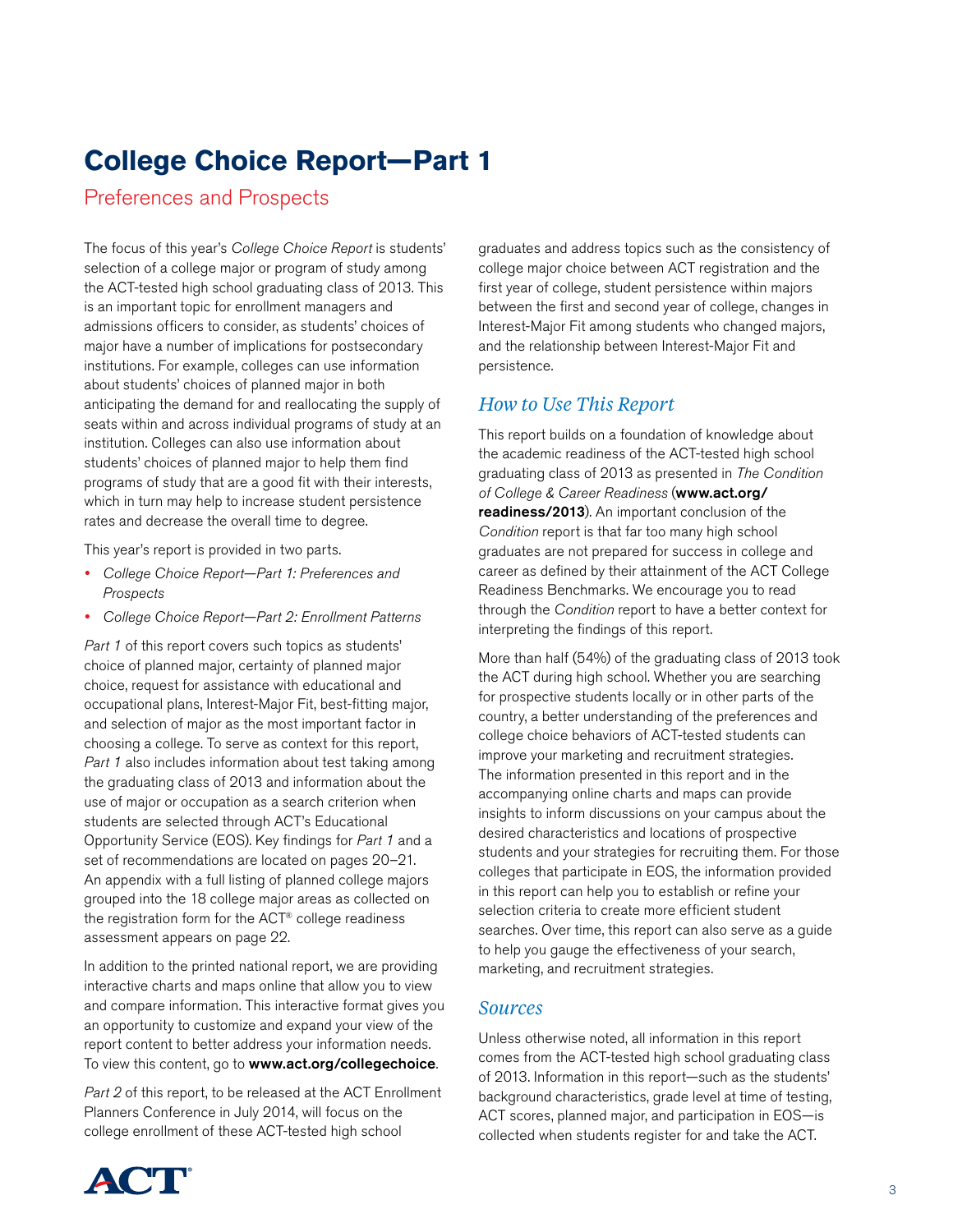# **Test Taking**

Many high school students across the United States take the ACT in preparation for college.

- 1,799,243 students from the high school graduating class of 2013 took the ACT.
- Just over half (52%) of all ACT-tested high school graduates live in 9 states: CA, CO, FL, IL, MI, NC, OH, TN, and TX.
- Of the 9 states with the most ACT-tested high school graduates, 5 states (CO, IL, MI, NC, and TN) administered the ACT statewide to all public high school 11th graders.

### Number of ACT-Tested High School Graduates, 2013



Map reads: In Florida, more than 100,000 students from the high school graduating class of 2013 took the ACT.

- Nationally, more than half (54%) of all students from the high school graduating class of 2013 took the ACT.
- High school graduates in 10 states (CO, IL, KY, LA, MI, NC, ND, TN, UT, and WY) participated in a statewide administration of the ACT during 11th grade.
- Several states, including CA, NY, and TX, had both a sizable number of ACT-tested high school graduates and a relatively low ACT participation rate.

### Percent of High School Graduates Who Took the ACT, 2013



Map reads: In Texas, 26%–50% of the high school graduating class of 2013 took the ACT.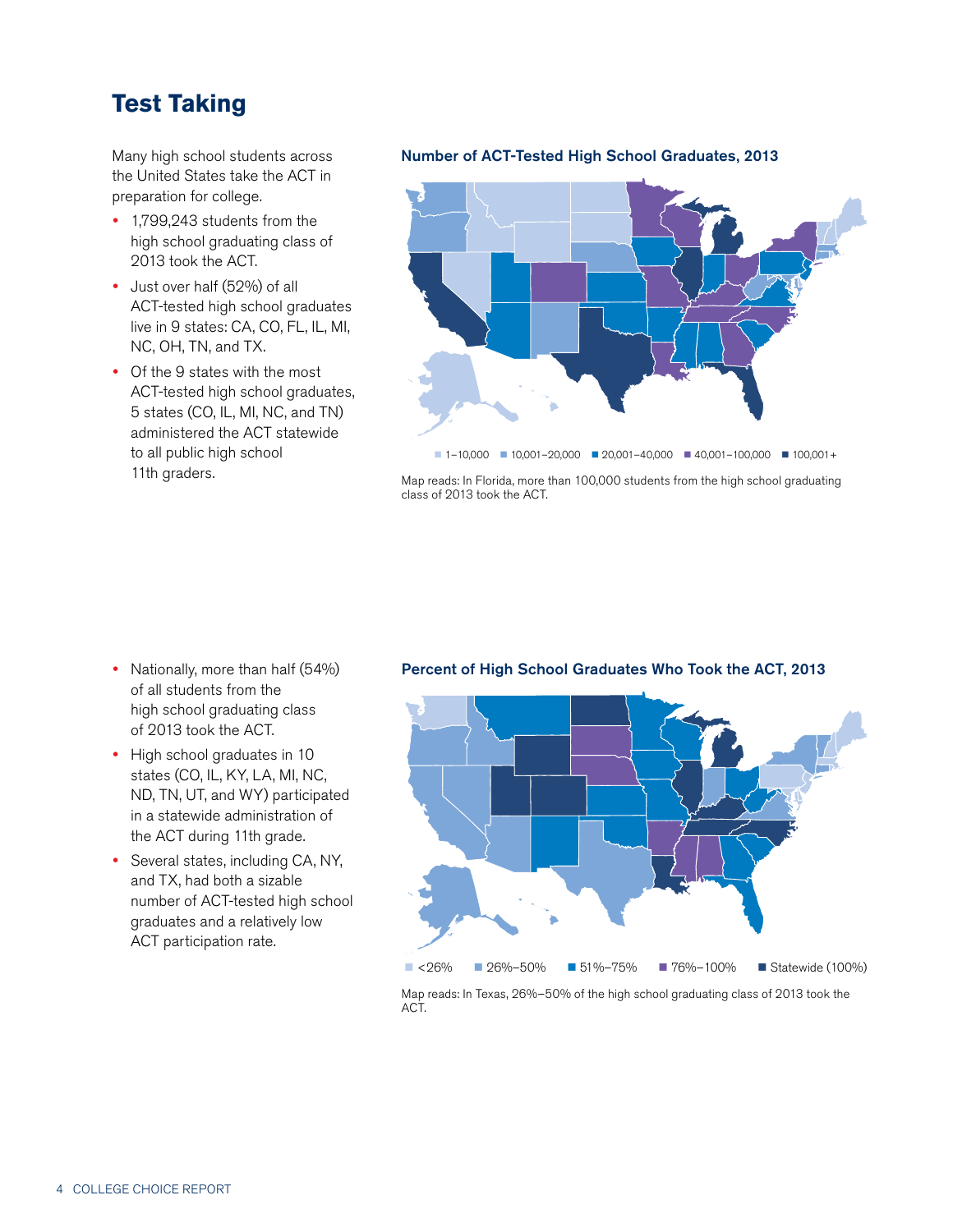# **EOS Context**

### Percent of EOS-Participating Colleges That Used Major/ Occupation as a Search Criterion by College Type, 2013



Graph reads: 47% of public 4-year colleges participating in EOS used students' choice of major or occupation as a search criterion for identifying ACT-tested students.

Percent of EOS-Selected Students Who Were Selected by at Least One College Using Major/Occupation as a Search Criterion by ACT Composite Score and Grade Level at First Testing, 2013



Graph reads: 88% of the ACT-tested high school graduating class of 2013 who first tested during 12th grade, had an ACT Composite score in the range of 28–32, opted into EOS, and were selected by at least one college through EOS were selected using major or occupation as a search criterion.

Note: Based on 61% of the ACT-tested high school graduating class of 2013 who selected a planned major and/or a planned occupation, opted into EOS during high school, and were selected by at least one college.

More than 1,000 colleges used EOS to select student names from the ACT-tested graduating class of 2013 to support their marketing and recruitment efforts. Of this group of institutions, more than half (57%) used the students' choice of major or occupation as a search criterion for identifying ACT-tested students of interest.

- The share of colleges that used major or occupation as a search criterion when selecting students through EOS differs by college type.
- Specifically, 2 out of 3 4-year private colleges that participated in EOS used major or occupation as a search criterion, compared with only 2 out of 5 2-year colleges.

More than 1.2 million students from the ACT-tested graduating class of 2013 had their names selected by at least one college through EOS.

- Of those EOS-selected students with a planned major, 84% were selected by a college using major or occupation as a search criterion.
- The percentage of EOS students who were selected by a college using their major or occupation as a criterion increases as students' ACT Composite score increases.
- Within each ACT Composite score range, a smaller share of students who first tested during their 12th-grade year than first tested before their 12th-grade year were selected by a college using major or occupation as a search criterion.

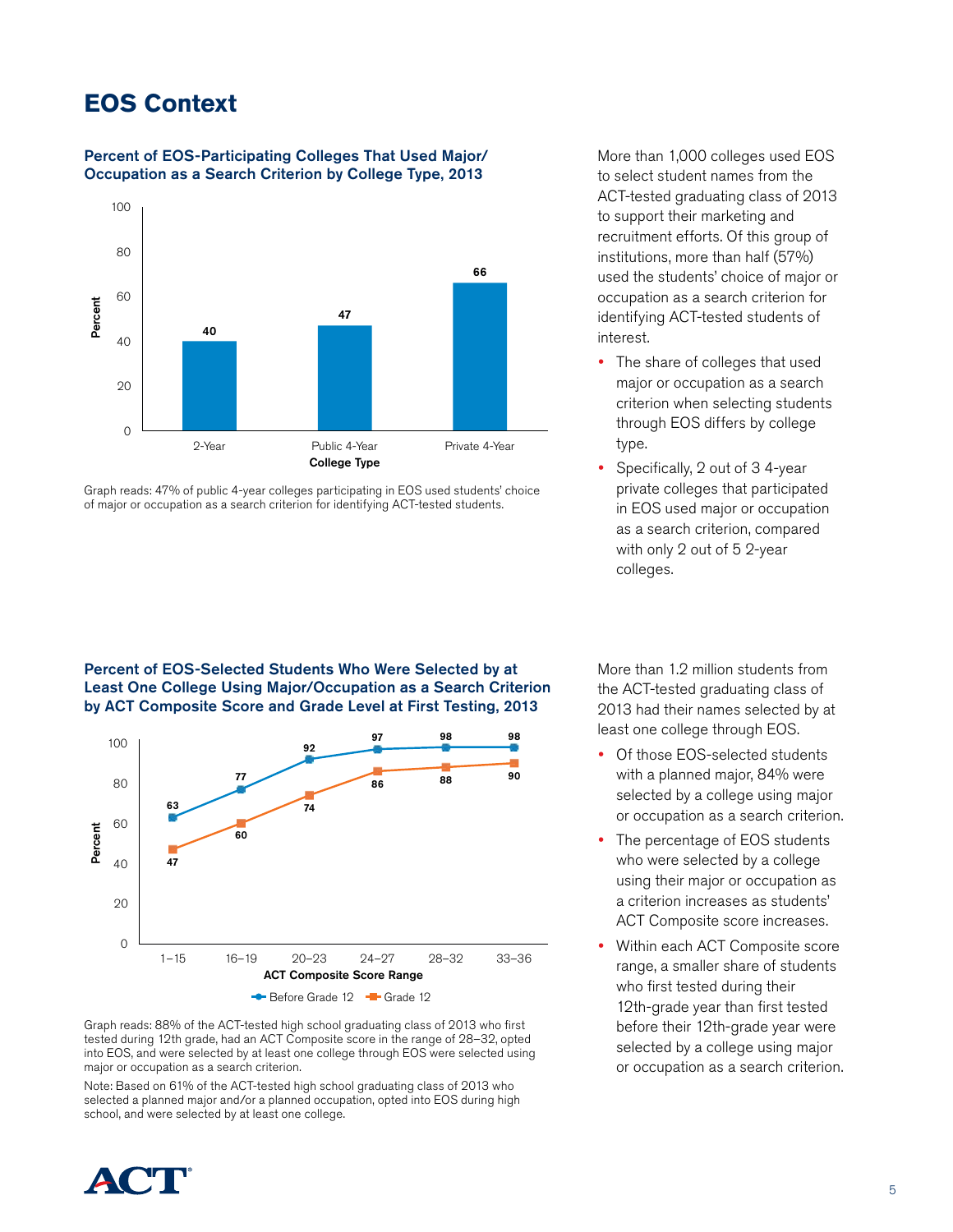# **Planned Major Status**

When students register for the ACT, they can select a college major that they plan to enter upon enrolling in college. Among ACT-tested graduates, 79% selected a specific planned major, whereas 15% indicated that they were undecided; 6% did not provide a planned major (i.e., Missing).

- A larger share of students with scores in the middle of the ACT Composite score scale selected a planned major relative to the share of students at either the lower or upper ranges of the score scale.
- The percentage of students who were undecided about their planned major choice increases with ACT Composite score.
- Conversely, the percentage of students who did not provide a planned major decreases with their ACT Composite score.
- A greater percentage of females than males selected a planned major when they registered for the ACT.
- Conversely, a greater percentage of males than females were either undecided about their planned major choice or did not provide a planned major at the time of ACT registration.

### Percent of ACT-Tested High School Graduates with Different Planned Major Statuses by ACT Composite Score, 2013



Graph reads: 17% of the ACT-tested high school graduating class of 2013 with an ACT Composite score in the range of 1–15 did not provide a planned major at the time of ACT registration.



### Percent of ACT-Tested High School Graduates with Different Planned Major Statuses by Gender, 2013

Graph reads: 82% of female students from the ACT-tested high school graduating class of 2013 selected a planned major when they registered for the ACT.

Note: Based on 99.5% of the ACT-tested high school graduating class of 2013 who reported gender.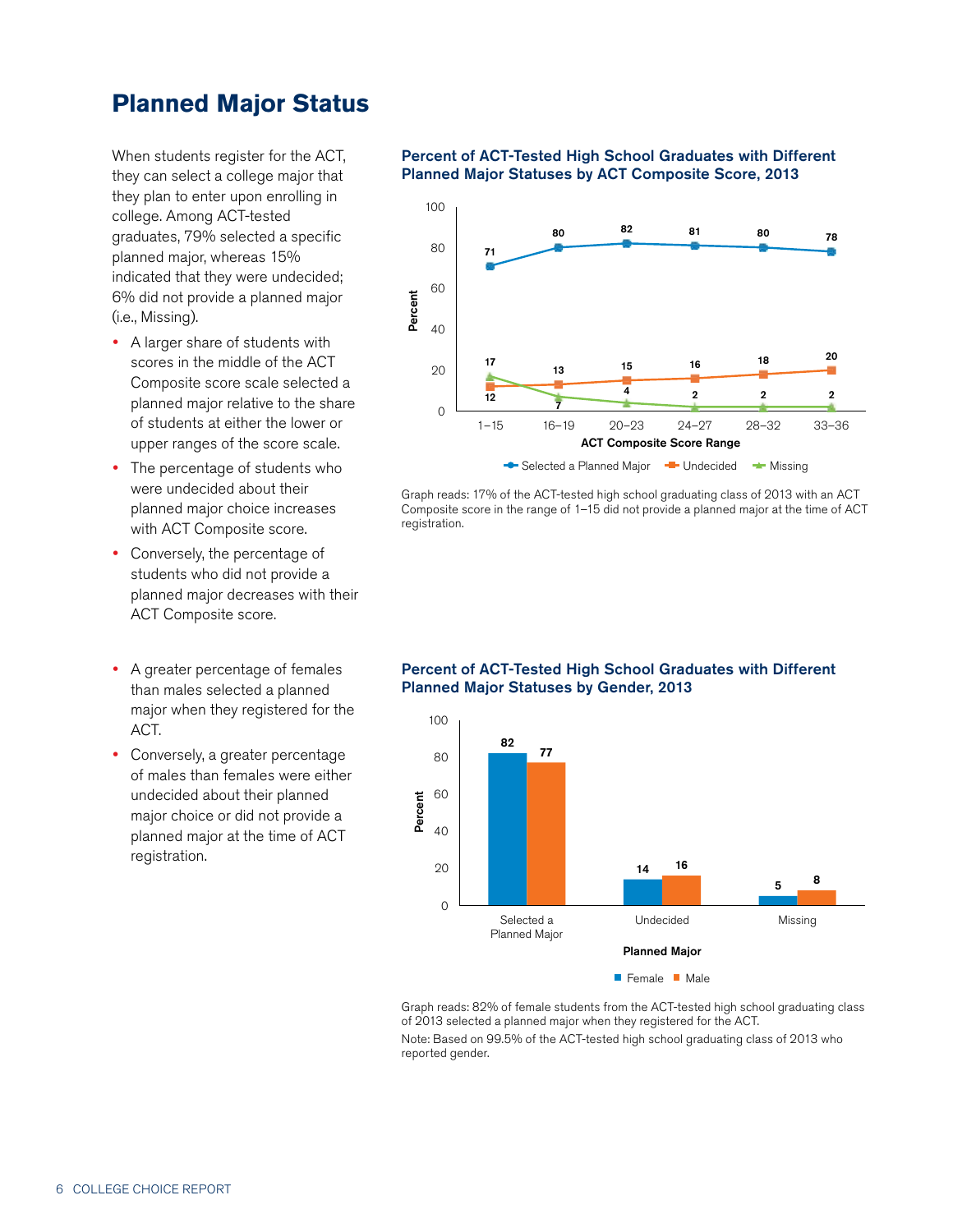# **Choice of Planned Major**

### Percent of ACT-Tested High School Graduates Who Selected a Planned Major Within Planned Major Areas by Gender, 2013



Graph reads: 9% of female students from the ACT-tested high school graduating class of 2013 selected a planned major in the area of Biological and Physical Sciences. Note: Based on 79% of the ACT-tested high school graduating class of 2013 who reported gender and selected a planned major when they registered for the ACT.

### Percent of ACT-Tested High School Graduates Who Selected a Planned Major Within a Subset of Planned Major Areas by ACT Composite Score, 2013



Arts: Visual and Performing  $\equiv$  Engineering  $\equiv$  Health Sciences and Technologies

Graph reads: 27% of the ACT-tested high school graduating class of 2013 with an ACT Composite score in the range of 33–36 selected a planned major in the area of Engineering.

Note: Based on 79% of the ACT-tested high school graduating class of 2013 who selected a planned major when they registered for the ACT. To view results for planned major areas not shown, please see www.act.org/collegechoice.

At the time of ACT registration, students can select a specific planned major from a list of 294 alternatives. These alternatives can be grouped into 18 planned major areas (see chart at left).

- The 4 areas of Health Sciences and Technologies; Business; Social Sciences and Law; and Engineering comprise more than half (54%) of all students who selected a planned major.
- The area of Health Sciences and Technologies is very popular among females, with roughly 1 out of 3 selecting a planned major in this area.
- Just less than half (46%) of all males selected planned majors in the areas of Engineering; Business; and Health Sciences and Technologies.
- The likelihood of selecting a planned major within a particular planned major area differs by the students' academic achievement.
- For example, as ACT Composite score increases, the percentage of students who selected a major in the area of Engineering also increases.
- The percentage of students who selected a major in the area of Visual and Performing Arts decreases as ACT Composite score increases.
- Relative to the share of students at either the lower or upper ranges of the score scale, a larger share of students with scores in the middle of the ACT Composite score scale selected a planned major in the area of Health Sciences and Technologies.

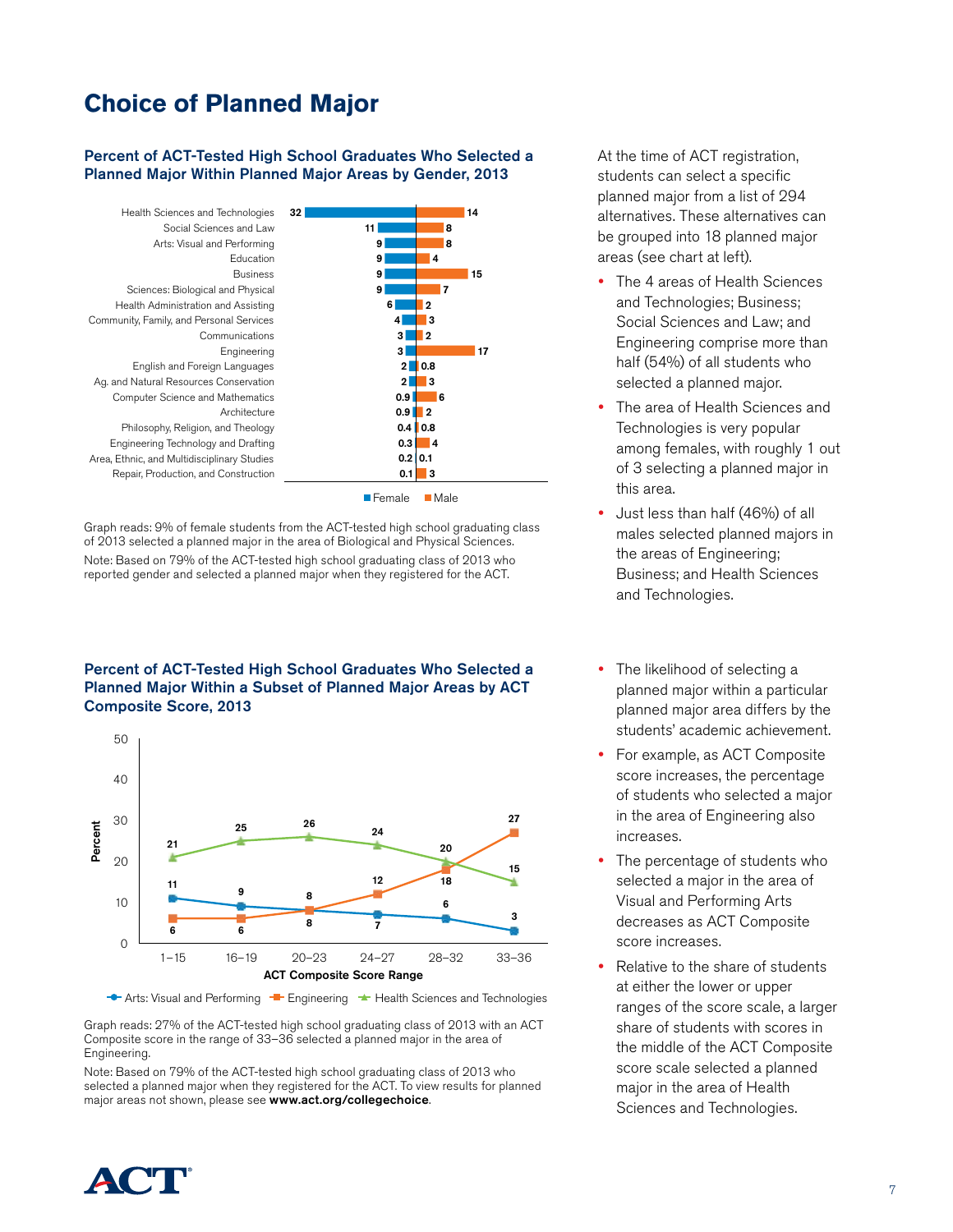# **Certainty of Planned Major Choice**

When students select a planned major, they can also indicate the extent to which they are sure of their choice (i.e., very sure, fairly sure, or not sure).

- Among students who selected a planned major, 41% indicated that they were very sure of their choice, whereas 45% were fairly sure, and 15% were not sure.
- For both females and males, as ACT Composite score increases, the percentage of students who were very sure of their planned major choice decreases.
- The gender gap in the percentage of students who were very sure of their planned major choice diminishes as ACT Composite score increases.
- As parent education level increases, the percentage of students who were very sure of their planned major choice decreases.
- Within each parent education level, a greater percentage of females than males were very sure of their planned major choice.

Percent of ACT-Tested High School Graduates Who Were Very Sure of Their Planned Major Choice by ACT Composite Score and Gender, 2013



Graph reads: 31% of males from the ACT-tested graduating class of 2013 with an ACT Composite score in the range of 24–27 indicated that they were very sure of their planned major choice.

Note: Based on 79% of the ACT-tested high school graduating class of 2013 who reported gender, selected a planned major when they registered for the ACT, and indicated their level of certainty of their choice of planned major.



### Percent of ACT-Tested High School Graduates Who Were Very Sure of Their Planned Major Choice by Parent Education Level and Gender, 2013

[Graph reads: 36% of females from the ACT-tested graduating class of 2013 whose](IMG_Chart 1)  parents earned a graduate degree indicated that they were very sure of their planned major choice.

Note: Based on 69% of the ACT-tested high school graduating class of 2013 who reported gender and parent education level, selected a planned major when they registered for the ACT, and indicated their level of certainty of their choice of planned major.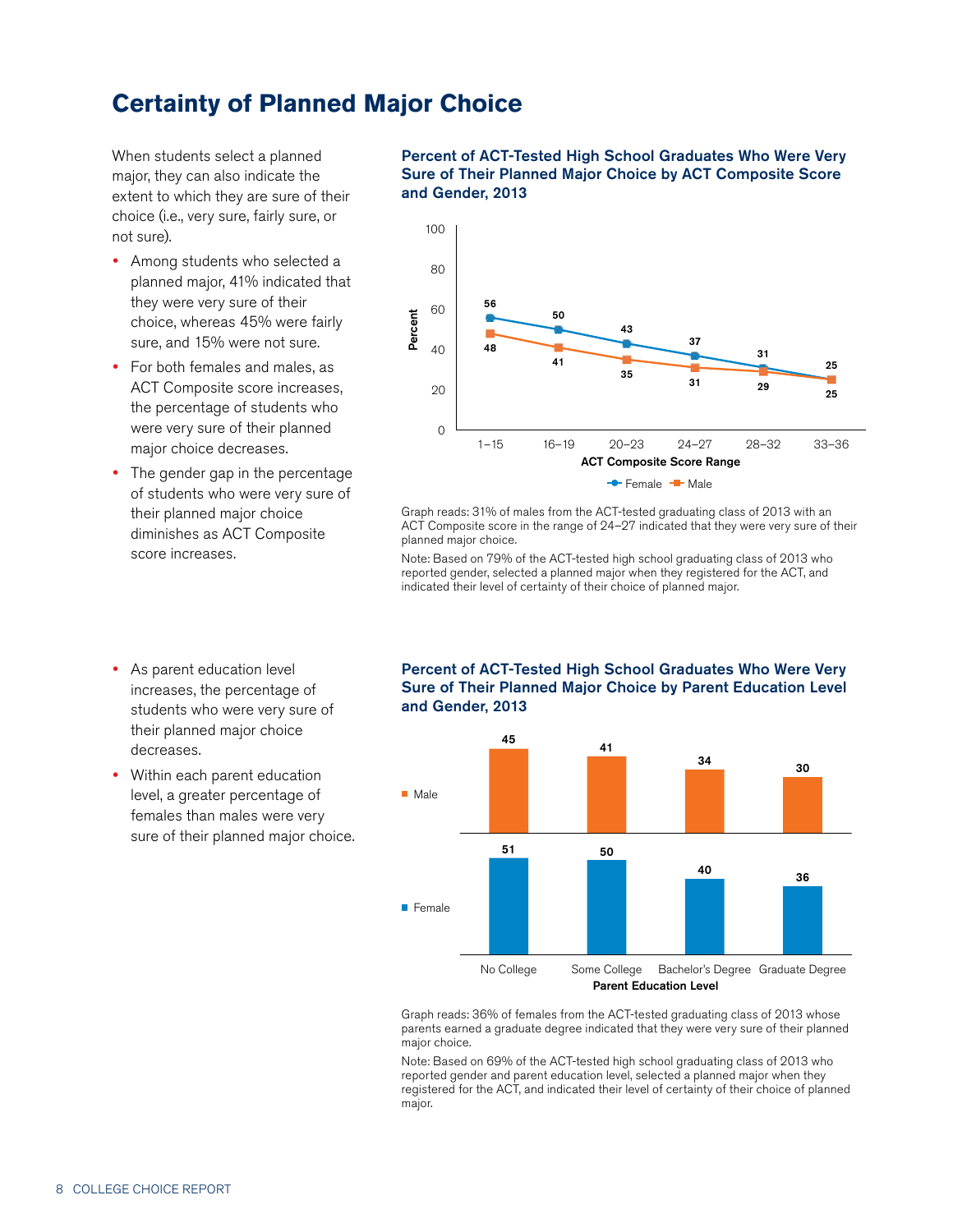# **Certainty of Planned Major Choice**



Percent of ACT-Tested High School Graduates Who Were Very Sure of Their Planned Major Choice by Degree Plans and Gender, 2013



 Among students in each type of degree plan, a greater percentage of females than males were very sure of their planned major choice.

[Graph reads: 35% of males from the ACT-tested graduating class of 2013 who planned](IMG_Chart 1)  to earn a bachelor's degree indicated that they were very sure of their planned major choice.

Note: Based on 73% of the ACT-tested high school graduating class of 2013 who reported gender and degree plans, selected a planned major when they registered for the ACT, and indicated their level of certainty of their planned major.

### Percent of ACT-Tested High School Graduates Who Were Very Sure of Their Planned Major Choice by Planned Major Area and Gender, 2013

Area, Ethnic, and Multidisciplinary Studies Engineering Business Computer Science and Mathematics Communications Engineering Technology and Drafting Sciences: Biological and Physical English and Foreign Languages Architecture Philosophy, Religion, and Theology Social Sciences and Law Ag. and Natural Resources Conservation Education Health Administration and Assisting Community, Family, and Personal Services Arts: Visual and Performing Health Sciences and Technologies Repair, Production, and Construction



Technologies were very sure of their planned major choice. 50% or more of male students

who selected a planned major in the areas of Visual and Performing Arts; or Community, Family, and Personal Services were very sure of their planned major.

Health Sciences and

• The percentage of students who were very sure of their planned major choice varies considerably by their planned major area. More than half of all female students who selected a planned major in the areas of Repair, Production, and Construction; or

[Graph reads: 30% of females from the ACT-tested graduating class of 2013 who](IMG_Chart 1)  selected a planned major in the area of Engineering indicated that they were very sure of their planned major choice.

Note: Based on 79% of the ACT-tested high school graduating class of 2013 who reported gender, selected a planned major when they registered for the ACT, and indicated their level of certainty of their planned major.

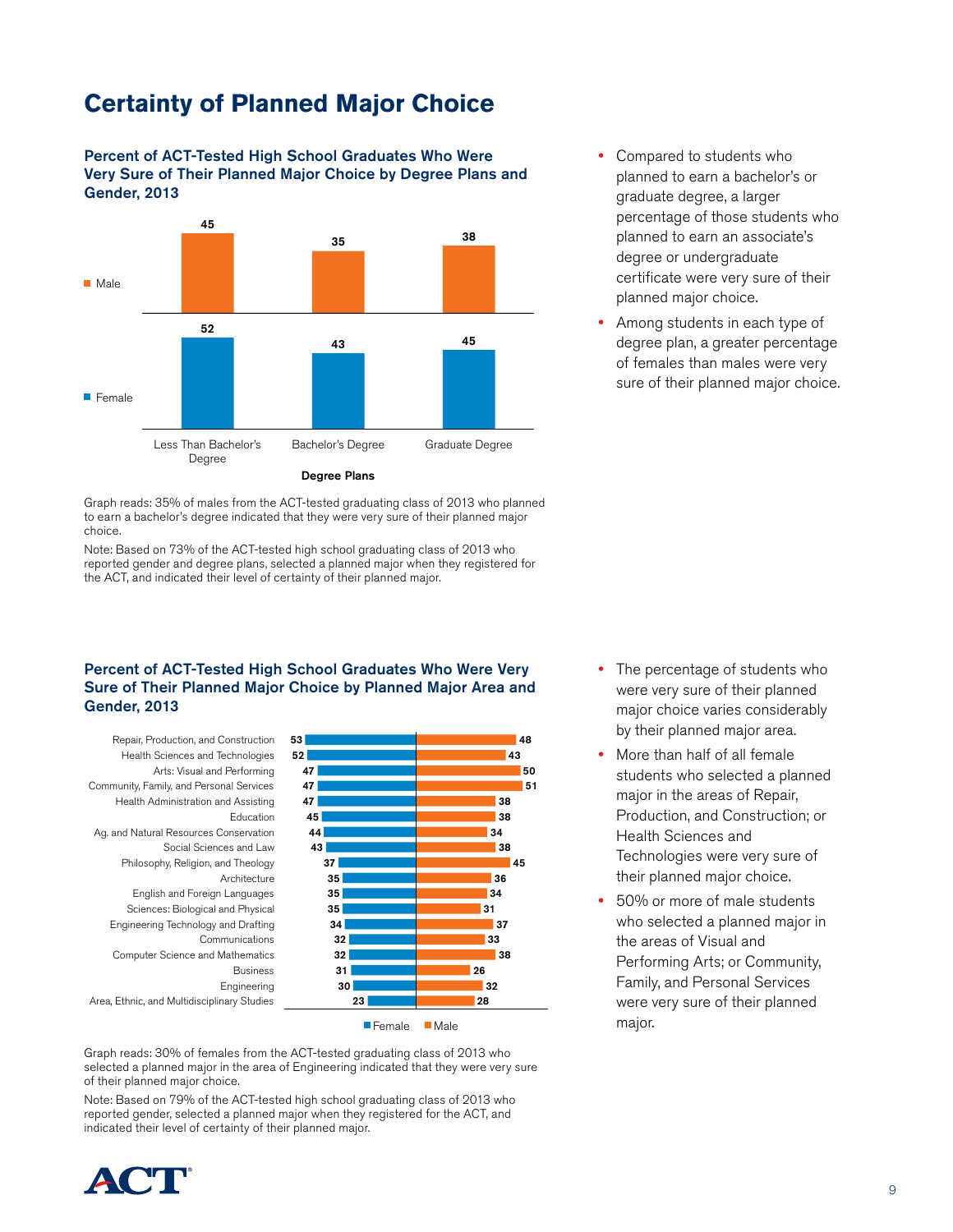# **Needing Assistance with Educational/Occupational Plans**

When students register for the ACT, they can complete a brief needs assessment where they can indicate whether they need assistance with deciding their educational and occupational plans. Overall, 61% of females and 62% of males indicated that they need assistance from colleges in this area.

- As ACT Composite score increases, a greater percentage of students indicated that they need assistance with deciding their educational and occupational plans.
- At the highest ACT Composite score ranges, a greater percentage of females than males indicated that they need assistance with deciding their educational and occupational plans.
- Compared to students who either selected a planned major or left the question blank, a greater share of students who were undecided about their planned major choice indicated that they need assistance with deciding their educational and occupational plans.
- Regardless of whether the students selected a planned major, more than half of all ACT-tested high school graduates indicated that they need assistance with deciding their educational and occupational plans.

Percent of ACT-Tested High School Graduates Who Indicated Needing Assistance in Deciding Their Educational/Occupational Plans by ACT Composite Score and Gender, 2013



Graph reads: 57% of females from the ACT-tested graduating class of 2013 with an ACT Composite score in the range of 16–19 indicated that they need assistance with deciding their educational and occupational plans.

Note: Based on 70% of the ACT-tested high school graduating class of 2013 who reported gender and answered at least one item of the five-question needs assessment when they registered for the ACT.



Percent of ACT-Tested High School Graduates Who Indicated Needing Assistance in Deciding Their Educational/Occupational Plans by Planned Major Status and Gender, 2013

Planned Major Status

Graph reads: 72% of males from the ACT-tested graduating class of 2013 who were undecided about their choice of planned major indicated that they need assistance with deciding their educational and occupational plans.

Note: Based on 70% of the ACT-tested high school graduating class of 2013 who reported gender and answered at least one item of the five-question needs assessment when they registered for the ACT.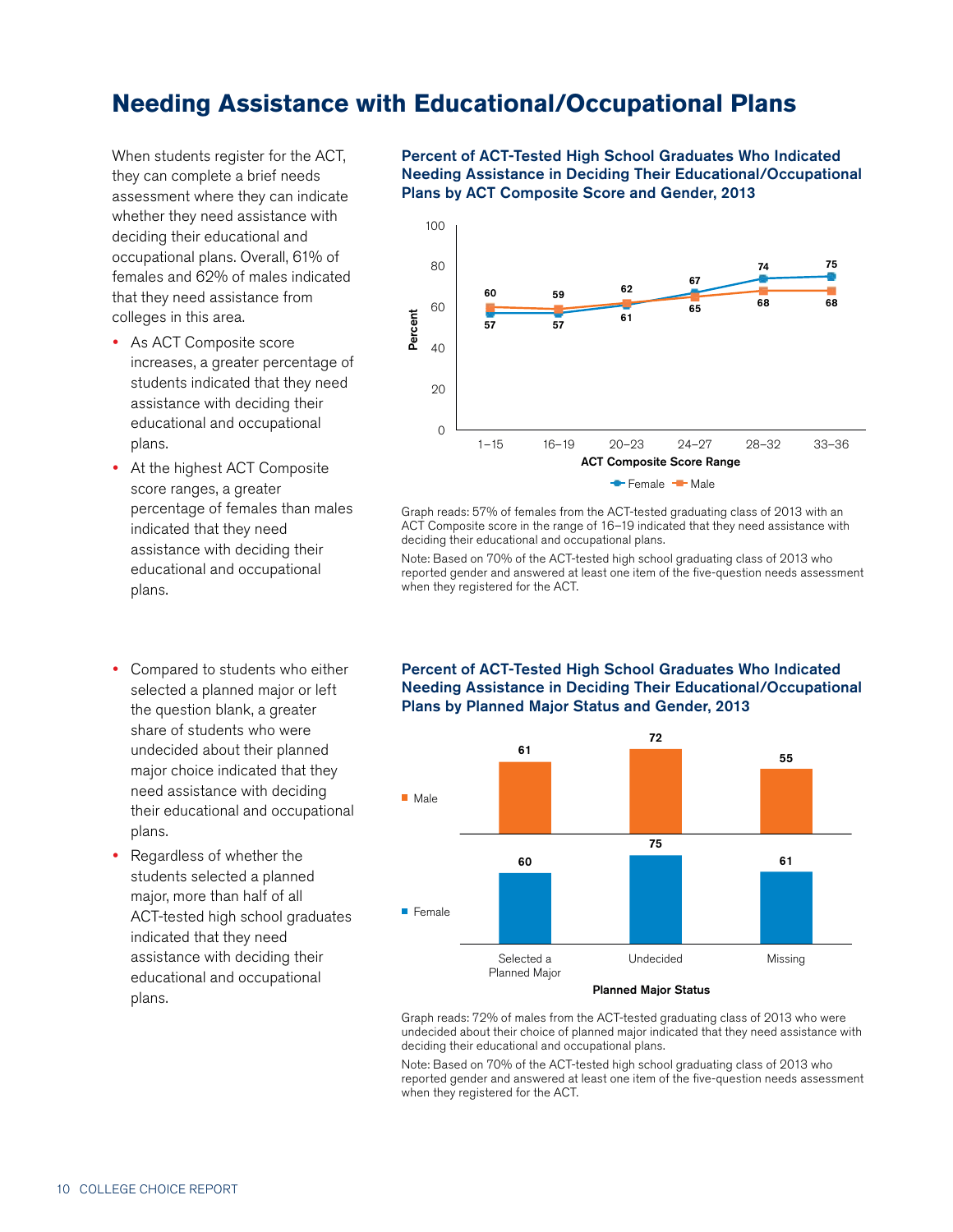# **Needing Assistance with Educational/Occupational Plans**

Percent of ACT-Tested High School Graduates Who Indicated Needing Assistance in Deciding Their Educational/Occupational Plans by Certainty of Planned Major Choice and Gender, 2013



Graph reads: 49% of females from the ACT-tested graduating class of 2013 who were very sure about their choice of planned major indicated that they need assistance with deciding their educational and occupational plans.

Note: Based on 59% of the ACT-tested high school graduating class of 2013 who reported gender, selected a planned major, indicated their level of certainty of their planned major, and answered at least one item of the five-question needs assessment when they registered for the ACT.

### Percent of ACT-Tested High School Graduates Who Indicated Needing Assistance in Deciding Their Educational/Occupational Plans by Planned Major Area and Gender, 2013

Area, Ethnic, and Multidisciplinary Studies 70 Repair, Production, and Construction [Community, Family, and Personal Services](IMG_Chart 1)  Education Health Administration and Assisting Health Sciences and Technologies Philosophy, Religion, and Theology Social Sciences and Law Ag. and Natural Resources Conservation Engineering Technology and Drafting Arts: Visual and Performing Communications Sciences: Biological and Physical Business Architecture English and Foreign Languages Computer Science and Mathematics Engineering



Graph reads: 63% of males from the ACT-tested graduating class of 2013 who selected a planned major in the area of Business indicated that they need assistance with deciding their educational and occupational plans.

Note: Based on 59% of the ACT-tested high school graduating class of 2013 who reported gender, selected a planned major, and answered at least one item of the five-question needs assessment when they registered for the ACT.



- As certainty of planned major choice increases, the percentage of students who reported that they need assistance with deciding their educational and occupational plans decreases.
- With the exception of students who were not sure of their planned major choice, there are no appreciable gender differences in the share of students who indicated that they need assistance with deciding their educational and occupational plans.
- A greater percentage of females than males who were not sure of their planned major choice indicated that they need assistance with deciding their educational and occupational plans.
- The percentage of students who indicated that they need assistance with deciding their educational and occupational plans varies considerably by planned major area.
- Areas such as Engineering; Computer Science and Mathematics; and English and Foreign Languages have both some of the largest shares of students who indicated that they need assistance with deciding their educational and occupational plans and some of the smallest shares of students who were very sure of their planned major choice.
- Across the 18 planned major areas, gender differences in the percentage of students who indicated that they need assistance deciding their educational and occupational plans are prevalent but not sizable.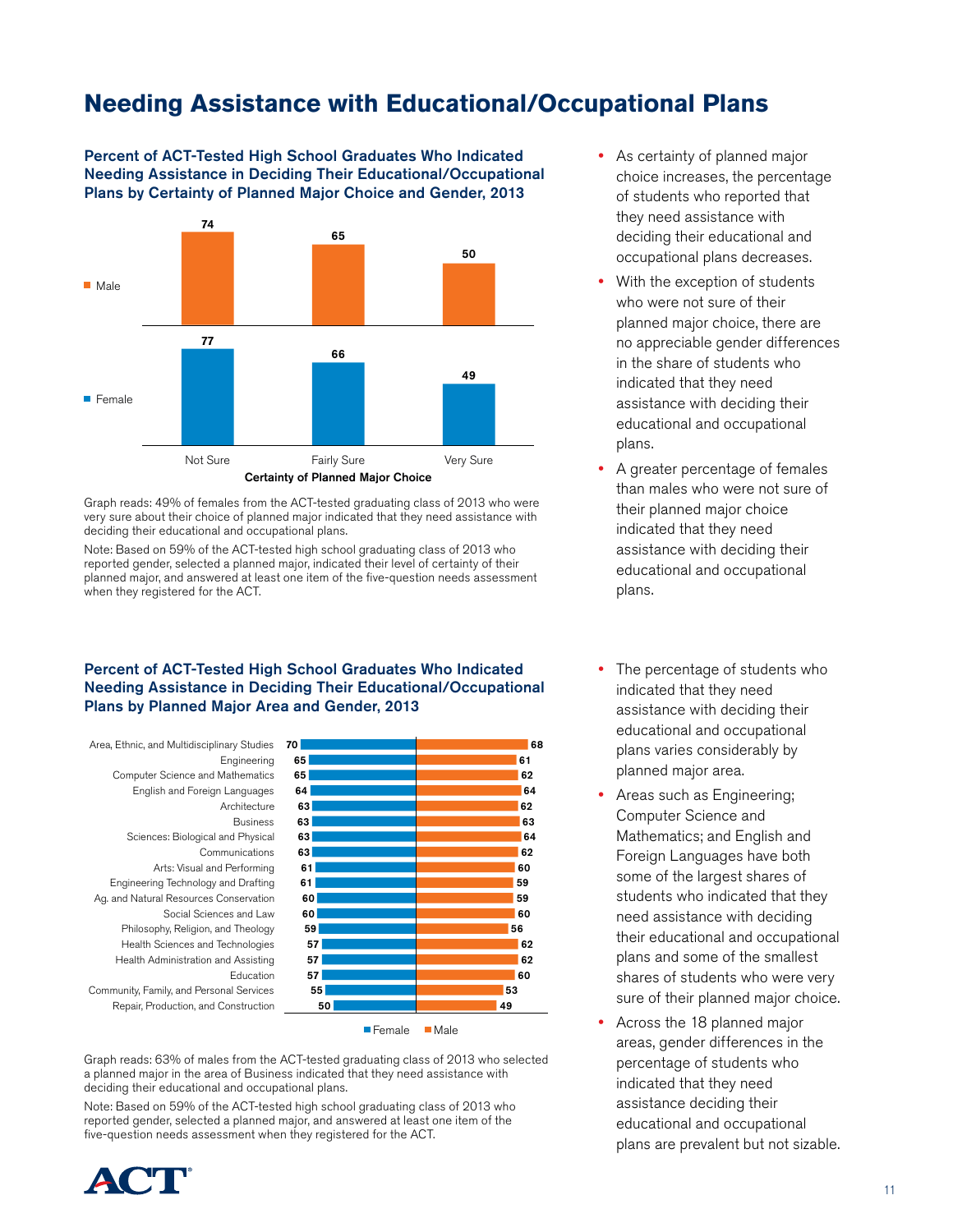# **Interest-Major Fit**

College majors have different academic cultures. Selecting a college major that is rewarding—that provides opportunities to do preferred activities and express one's values—is an example of interest-major fit. While many students gravitate toward majors that fit their interests, many do not. This has important implications. Evidence is accumulating that the fit between students' interests and their college major is important in understanding and predicting student outcomes. Research at ACT and elsewhere suggests that if students' measured interests are similar to the interests of people in their chosen college majors, they will be more likely to:

- remain in their major
- persist in college
- complete a college degree in a timely manner

Interest-major fit clearly benefits both students and the colleges they attend: students engaged in good-fit majors are more likely to stay in college, stay in their major, and finish sooner.

ACT's Interest-Major Fit score is derived from two data

elements that are collected during ACT registration: (1) the student's ACT Interest Inventory scores and (2) the student's intended major from a list of 294 college majors.

The Interest-Major Fit score used here measures the strength of the relationship between the student's profile of ACT Interest Inventory scores and the profile of interests of students in a given major. Interest profiles for majors are based on a national sample of undergraduate students with a declared major and a GPA of at least 2.0. Major was determined in the third year for students in four-year colleges and in the second year for students in two-year colleges.

The Interest-Major Fit score ranges from 0–99, with values of 80 and higher indicating good fit, values between 60 and 79 indicating moderate fit, and values less than 60 indicating poor fit.

An Interest-Major Fit score can be calculated for only 281 of the 294 planned major alternatives. Planned majors for which an Interest-Major Fit score cannot be calculated are indicated by an asterisk on page 22.

- Among the ACT-tested high school graduating class of 2013 who selected a planned major at the time of ACT registration, 36% selected a planned major that is a good fit with their interests, and 32% selected a major that is a poor fit with their interests.
- As ACT Composite score increases, so does the percentage of students who selected a major that is a good fit with their interests.
- With the exception of students scoring in the range of 1–15 on the ACT Composite score scale, there are no appreciable differences in the shares of male and female students who selected a major that is a good fit with their interests.

### Percent of ACT-Tested High School Graduates Who Have Good Interest-Major Fit by ACT Composite Score and Gender, 2013



Graph reads: 25% of females from the ACT-tested high school graduating class of 2013 with an ACT Composite score in the range of 1–15 selected a planned major that is a good fit with their interests.

Note: Based on 67% of the ACT-tested high school graduating class of 2013 who reported gender, selected a planned major when they registered for the ACT, and completed the ACT Interest Inventory.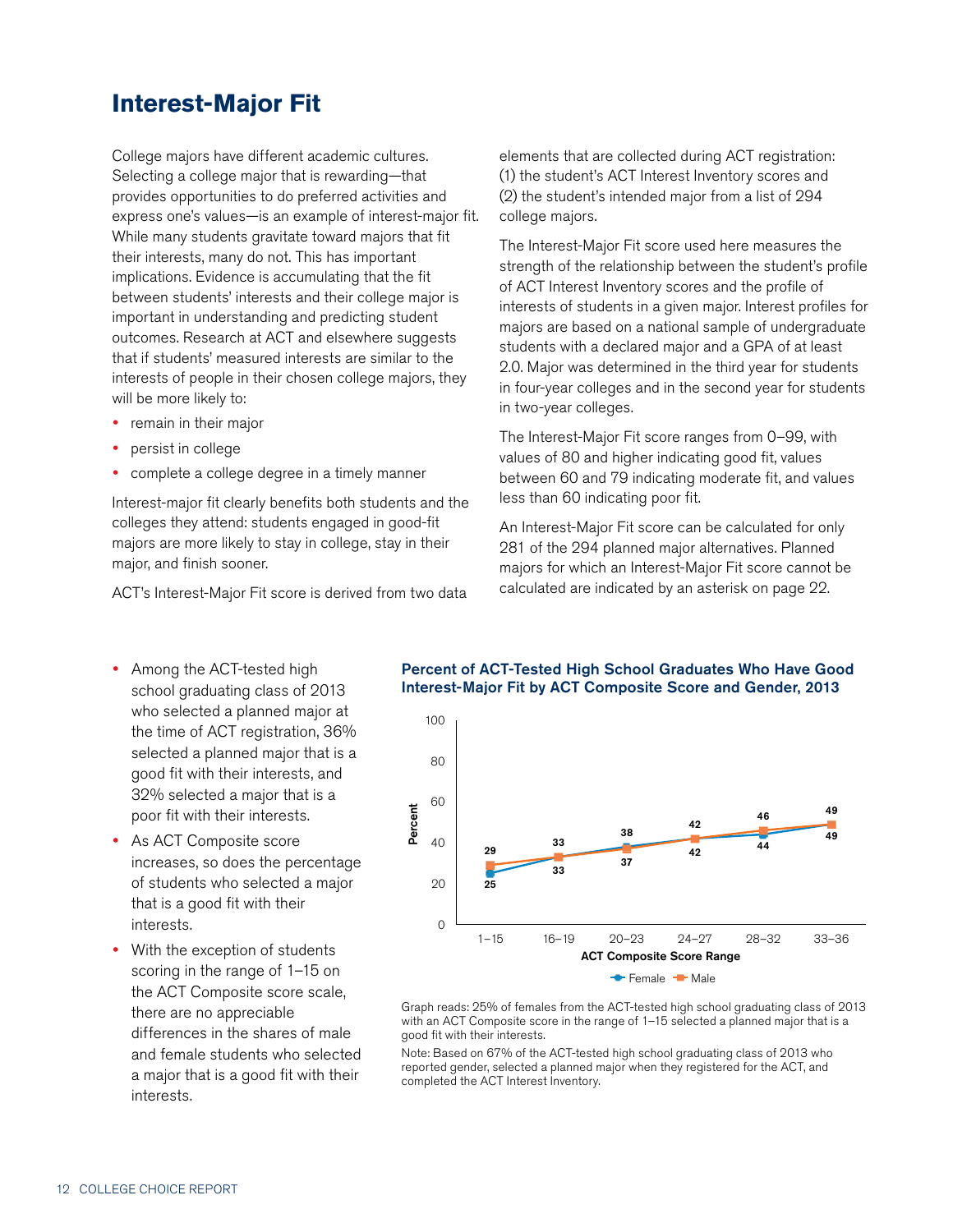# **Interest-Major Fit**

### Percent of ACT-Tested High School Graduates Who Have Good Interest-Major Fit by Parent Education Level and Gender, 2013



Graph reads: 38% of males from the ACT-tested high school graduating class of 2013 whose parents earned a bachelor's degree selected a planned major that is a good fit with their interests.

Note: Based on 64% of the ACT-tested high school graduating class of 2013 who reported gender and parent education level, selected a planned major when they registered for the ACT, and completed the ACT Interest Inventory.

Percent of ACT-Tested High School Graduates Who Have Good

Interest-Major Fit by Degree Plans and Gender, 2013

- As parent education level increases, a greater percentage of students selected a planned major that is a good fit with their interests.
- With the exception of students whose parents did not attend college, there are no appreciable gender differences in the share of students who selected a planned major that is a good fit with their interests.
- Among those students whose parents did not attend college, a greater percentage of males than females selected a planned major that is a good fit with their interests.



[Graph reads: 25% of females from the ACT-tested high school graduating class of 2013](IMG_Chart 1)  who planned to earn less than a bachelor's degree selected a planned major that is a good fit with their interests.

Note: Based on 65% of the ACT-tested high school graduating class of 2013 who reported gender and degree plans, selected a planned major when they registered for the ACT, and completed the ACT Interest Inventory.

- Among females, the percentage of students who have a planned major that is a good fit with their interests increases with the students' degree plans.
- Among males, students who planned to obtain a bachelor's degree have the smallest share of students with a planned major that is a good fit with their interests.
- For students planning to obtain either a bachelor's or graduate degree, the percentage of ACT-tested students with good Interest-Major Fit is very similar for both males and females.
- For students planning to obtain less than a bachelor's degree, a substantially larger share of males than females selected a planned major that is a good fit with their interests.

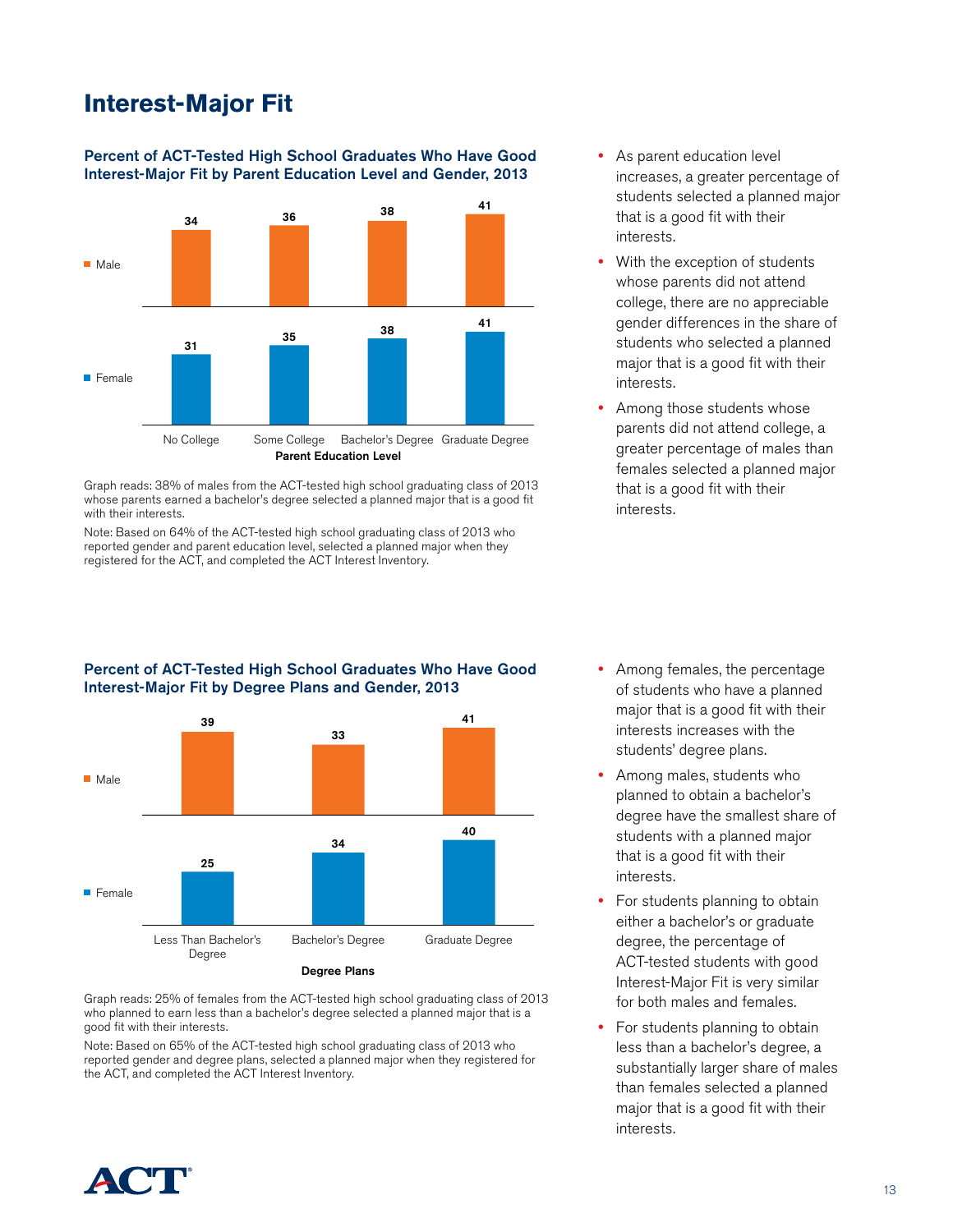# **Interest-Major Fit**

- As certainty of planned major choice increases, so does the percentage of students who selected a planned major that is a good fit with their interests.
- Regardless of students' level of certainty about their planned major choice, there are no appreciable gender differences in the share of students who selected a planned major that is a good fit with their interests.

### Percent of ACT-Tested High School Graduates Who Have Good Interest-Major Fit by Certainty of Planned Major Choice and Gender, 2013



[Graph reads: 39% of males from the ACT-tested high school graduating class of 2013](IMG_Chart 1)  who were very sure of their planned major choice selected a planned major that is a good fit with their interests.

Note: Based on 67% of the ACT-tested high school graduating class of 2013 who reported gender, selected a planned major when they registered for the ACT, indicated their level of certainty of their choice of planned major, and completed the ACT Interest Inventory.

- The percentage of students who selected a planned major that is a good fit with their interests varies considerably by their planned major area.
- For both genders, large shares of students with planned majors in the areas of Biological and Physical Sciences; Visual and Performing Arts; and English and Foreign Languages have good Interest-Major Fit.
- In contrast, relatively smaller shares of males or females with planned majors in the areas of Health Administration and Assisting; Community, Family, and Personal Services; and Area, Ethnic, and Multidisciplinary Studies have good Interest-Major Fit.

### Percent of ACT-Tested High School Graduates Who Have Good Interest-Major Fit by Planned Major Area and Gender, 2013





Female Male

Graph reads: 30% of females from the ACT-tested high school graduating class of 2013 in the area of Education selected a planned major that is a good fit with their interests. Note: Based on 67% of the ACT-tested high school graduating class of 2013 who reported gender, selected a planned major when they registered for the ACT, and completed the ACT Interest Inventory.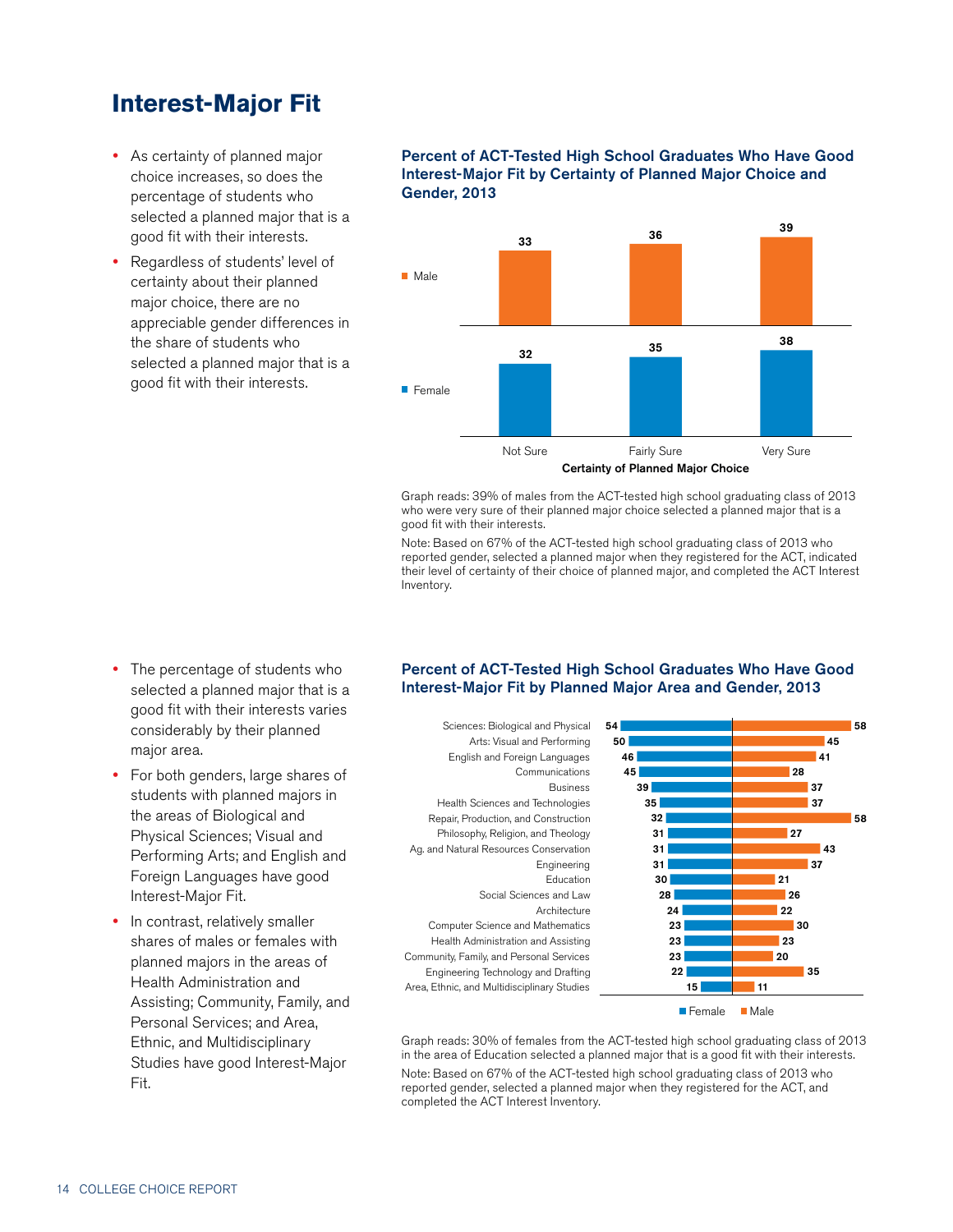# **Best-Fitting Major**

### Percent of ACT-Tested High School Graduates by Planned Major Area and Best-Fitting Major Area Among Students with Moderate/Poor Interest-Major Fit, 2013





Graph reads: 9% of the ACT-tested high school graduating class of 2013 who had moderate or poor fit between their choice of planned major and their interests selected a planned major in the area of Engineering.

Note: Based on 43% of the ACT-tested high school graduating class of 2013 who selected a planned major when they registered for the ACT, completed the ACT Interest Inventory, and had an Interest-Major Fit Index score in the ranges of poor fit or moderate fit.

### Percent of ACT-Tested High School Graduates by Planned Major Area, Best-Fitting Major Area, and Gender Among Students with Moderate/Poor Interest-Major Fit, 2013

|                                        |    | <b>Planned Major Area</b> |                     |    | <b>Best-Fitting Major Area</b> |                     |    |
|----------------------------------------|----|---------------------------|---------------------|----|--------------------------------|---------------------|----|
| Health Sciences and Technologies       | 32 |                           |                     | 14 | 8                              | 7                   |    |
| Social Sciences and Law                |    | 12                        | 9                   |    | 4                              | 3                   |    |
| Education                              |    | 9                         | 5                   |    | 19                             |                     | 13 |
| <b>Business</b>                        |    | 8                         |                     | 14 | 17                             |                     | 19 |
| Health Administration and Assisting    |    | 8                         | $\mathbf{2}$        |    | 9                              | 6                   |    |
| Arts: Visual and Performing            |    | 7                         | 7                   |    | 4                              | $\mathbf{2}$        |    |
| Sciences: Biological and Physical      |    | 6                         | 5                   |    |                                |                     |    |
| Community, Family, and Personal        |    | 5                         | 4                   |    | 13                             |                     | 14 |
| Engineering                            |    | 3                         |                     | 17 |                                | $\overline{2}$      |    |
| Communications                         |    | 2                         | $\overline{2}$      |    | 3                              | 3                   |    |
| English and Foreign Languages          |    | $\mathbf{2}$              | 0.8                 |    | 3                              | $\mathbf 2$         |    |
| Ag. and Natural Resources Conservation |    | $\mathbf{2}$              | 3                   |    | $\mathbf{2}$                   | 6                   |    |
| Computer Science and Mathematics       |    |                           | 6                   |    | 7                              | 8                   |    |
| Architecture                           |    |                           | 3                   |    |                                |                     |    |
| Philosophy, Religion, and Theology     |    |                           | $0.5$ 0.9           |    | $\mathbf 2$                    |                     |    |
| Engineering Technology and Drafting    |    | 0.4                       | $\overline{\bf{4}}$ |    | 3                              | 3                   |    |
| Area, Ethnic, and Multidisciplinary    |    | 0.2                       | 0.1                 |    | 3                              | 3                   |    |
| Repair, Production, and Construction   |    | 0.2                       | 3                   |    | $\mathbf 2$                    | 5                   |    |
|                                        |    | $\blacksquare$ Female     | $\blacksquare$ Male |    | $\blacksquare$ Female          | $\blacksquare$ Male |    |

Graph reads: 17% of males from the ACT-tested high school graduating class of 2013 who had moderate or poor fit between their choice of planned major and their interests selected a planned major in the area of Engineering.

Note: Based on 42% of the ACT-tested high school graduating class of 2013 who reported gender, selected a planned major when they registered for the ACT, completed the ACT Interest Inventory, and had an Interest-Major Fit Index score in the ranges of poor fit or moderate fit.



The left side of the tornado chart shows the distribution of students by their planned major area for those students who had either moderate or poor Interest-Major Fit.

• Nearly 1 out of 4 of these students selected planned major areas in the area of Health Sciences and Technologies.

The right side of the tornado chart shows the redistribution of these students into suggested major areas by assigning them to the major that offers the best fit given their interests.

• If these students entered college majors that were the best fit with their interests, the share of students in such areas as Health Sciences and Technologies would decrease, whereas the share of students in areas such as Business would increase.

The first tornado chart provides the distribution of females and males by their planned major area for those students who had either moderate or poor Interest-Major Fit.

The second tornado chart provides the redistribution of these same females and males into suggested major areas by assigning them to the major that offers the best fit given their interests.

 As this chart shows, if students entered college majors that were the best fit with their interests, there would be greater gender balance for these students across the 18 planned major areas.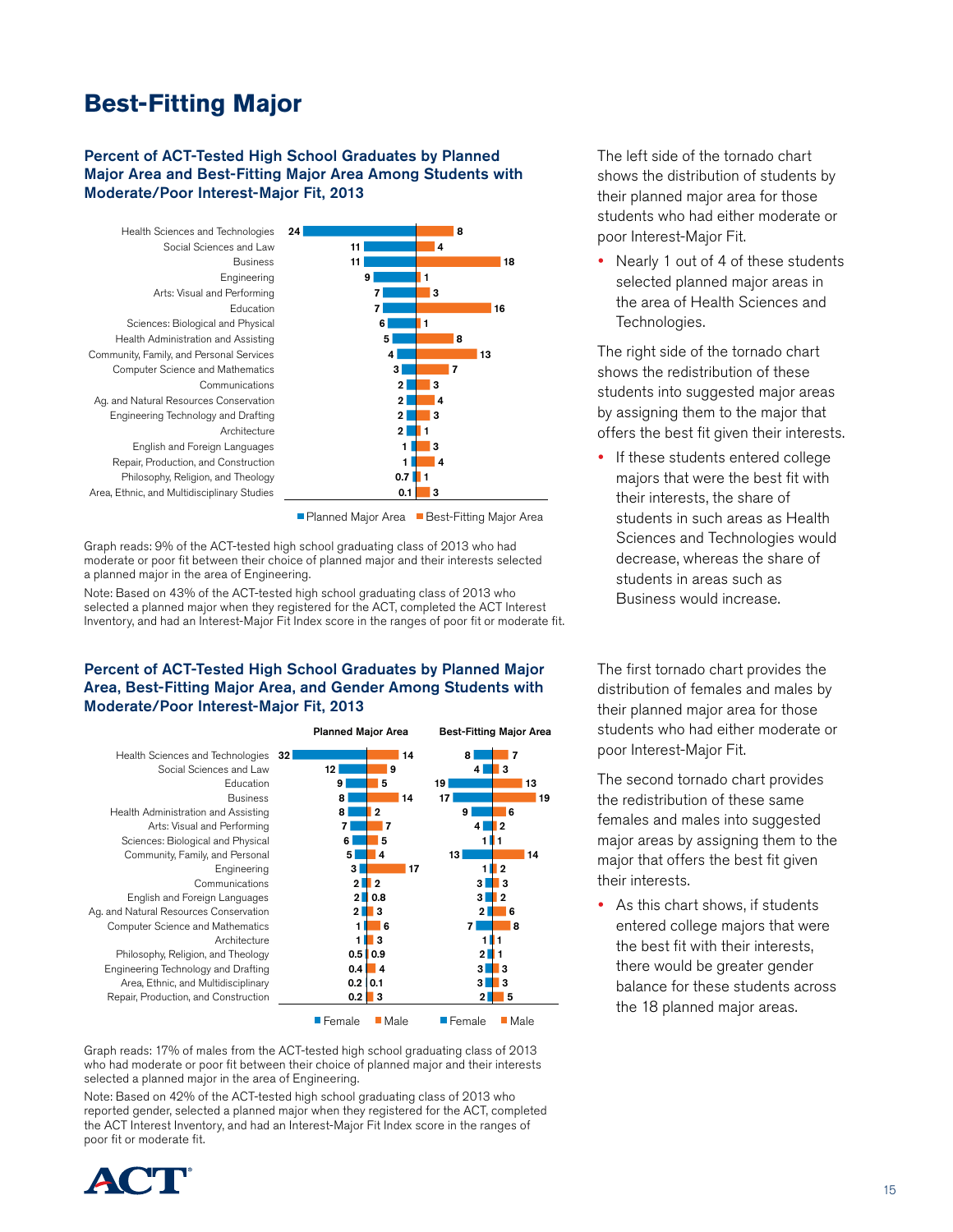# **Best-Fitting Major**

As mentioned in an earlier section of this report, at the time of ACT registration, 15% of students were undecided about their planned major choice and 6% did not provide a planned major.

The tornado chart provides the distribution of these students into the 18 major areas by assigning them to the major that offers the best fit given their interests.

• For both groups of students, 50% or more have interests that are the best fit with a major in the areas of Business; Education; Community, Family, and Personal Services; and Computer Science and Mathematics.

### Percent of ACT-Tested High School Graduates by Best-Fitting Major Area and Undecided/Missing Planned Major Status, 2013





 $\blacksquare$  Undecided  $\blacksquare$  Missing

Graph reads: 3% of the ACT-tested high school graduating class of 2013 who were undecided about their choice of planned major have an interest profile that is the best fit with a major in the area of Communications.

Note: Based on 14% of the ACT-tested high school graduating class of 2013 who were either undecided about their choice of planned major or did not provide a planned major when they registered for the ACT and completed the ACT Interest Inventory.

For those students who either were undecided about their planned major choice or did not provide a planned major, the tornado chart provides the distribution of females and males into the 18 major areas by assigning them to the major that offers the best fit given their interests.

- A notable share of females have interests that are the best fit with a major in the areas of Education; Business; and Community, Family, and Personal Services.
- A notable share of males have interests that are the best fit with a major in the areas of Business; Community, Family, and Personal Services; and Computer Science and Mathematics.

### Percent of ACT-Tested High School Graduates by Best-Fitting Major Area and Gender Among Students with Undecided/ Missing Planned Major Status, 2013

Engineering **Architecture** Ag. and Natural Resources Conservation Philosophy, Religion, and Theology Sciences: Biological and Physical Repair, Production, and Construction Area, Ethnic, and Multidisciplinary Studies Engineering Technology and Drafting English and Foreign Languages Social Sciences and Law **Communications** Arts: Visual and Performing Health Administration and Assisting Computer Science and Mathematics Health Sciences and Technologies [Community, Family, and Personal Services](IMG_Chart 1)  Business



Female Male

Graph reads: 10% of males from the ACT-tested high school graduating class of 2013 who were undecided about or were missing their choice of planned major have an interest profile that is the best fit with a major in the area of Education.

Note: Based on 14% of the ACT-tested high school graduating class of 2013 who reported gender, were either undecided about their choice of planned major or did not provide a planned major when they registered for the ACT, and completed the ACT Interest Inventory.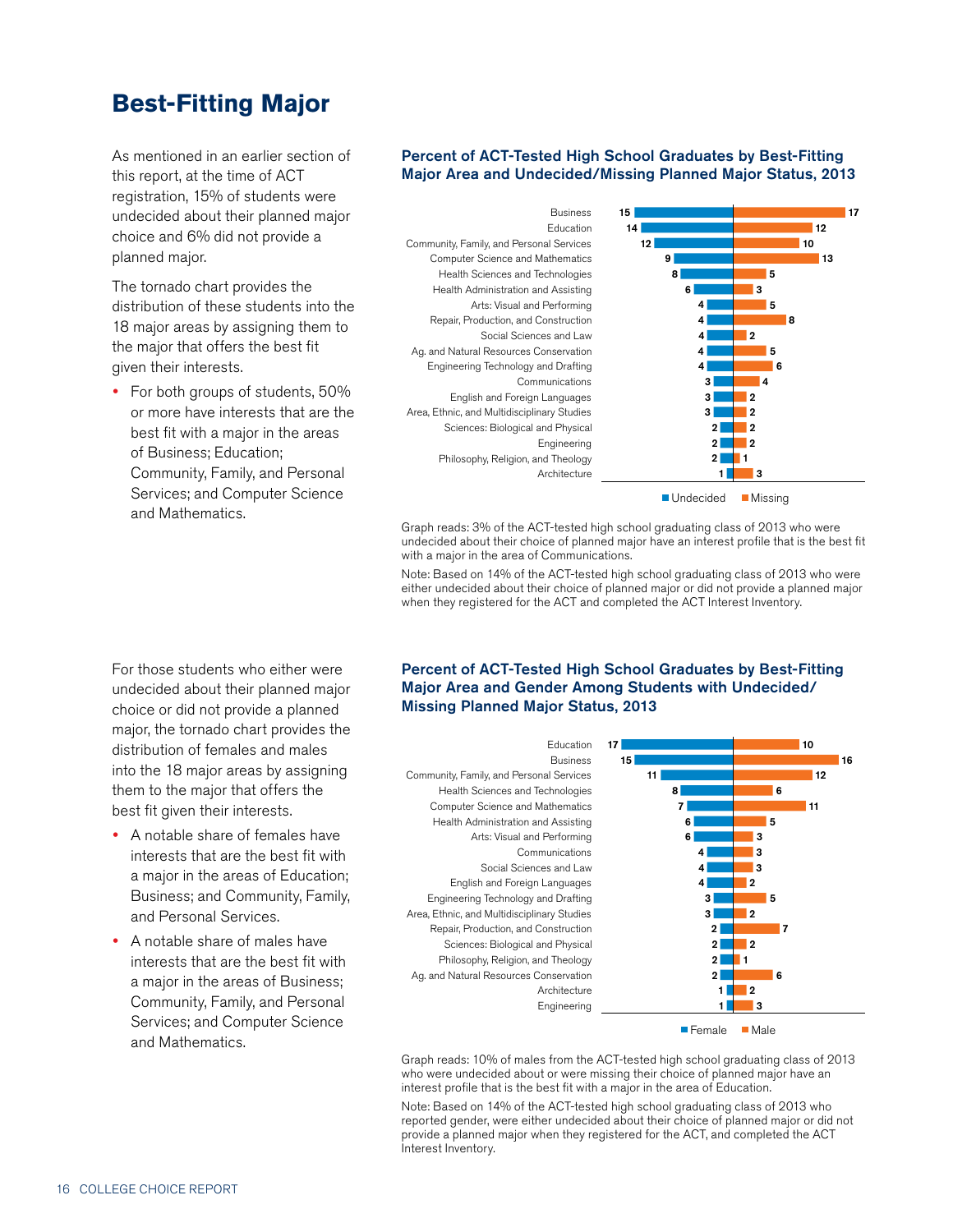# **Major as Most Important College Choice Factor**

Percent of ACT-Tested High School Graduates Who Indicated Availability of College Major as Most Important Factor in Choosing a College by ACT Composite Score and Gender, 2013



Graph reads: 53% of females from the ACT-tested high school graduating class of 2013 with an ACT Composite score in the range of 20–23 indicated that availability of college major was the most important factor in selecting a college.

Note: Based on 70% of the ACT-tested high school graduating class of 2013 who reported gender, selected a planned major when they registered for the ACT, and ranked in order of importance at least 1 of the 7 college choice factors listed on the ACT registration form.



Percent of ACT-Tested High School Graduates Who Indicated Availability of College Major as Most Important Factor in Choosing a College by Parent Education Level and Gender, 2013

[Graph reads: 56% of males from the ACT-tested high school graduating class of 2013](IMG_Chart 1)  whose parents earned a graduate degree indicated that availability of college major was the most important factor in selecting a college.

Note: Based on 67% of the ACT-tested high school graduating class of 2013 who reported gender and parent education level, selected a planned major when they registered for the ACT, and ranked in order of importance at least 1 of the 7 college choice factors listed on the ACT registration form.

When students register for the ACT, they can rank in order of importance up to seven factors (e.g., location, tuition, enrollment size) that were considered during their college selection process. Approximately half of all students who ranked the factors selected the availability of a college major as the most important factor in selecting a college.

- The percentage of students who indicated availability of college major as the most important factor in choosing a college increases with ACT Composite score.
- Gender differences in the share of students who indicated availability of college major as the most important factor in choosing a college are evident at the upper and lower ranges of the score scale.
- As parent education level increases, the percentage of students who indicated availability of college major as the most important factor in choosing a college increases.
- For students whose parents earned less than a bachelor's degree, a greater percentage of females than males indicated availability of college major as the most important factor in choosing a college.

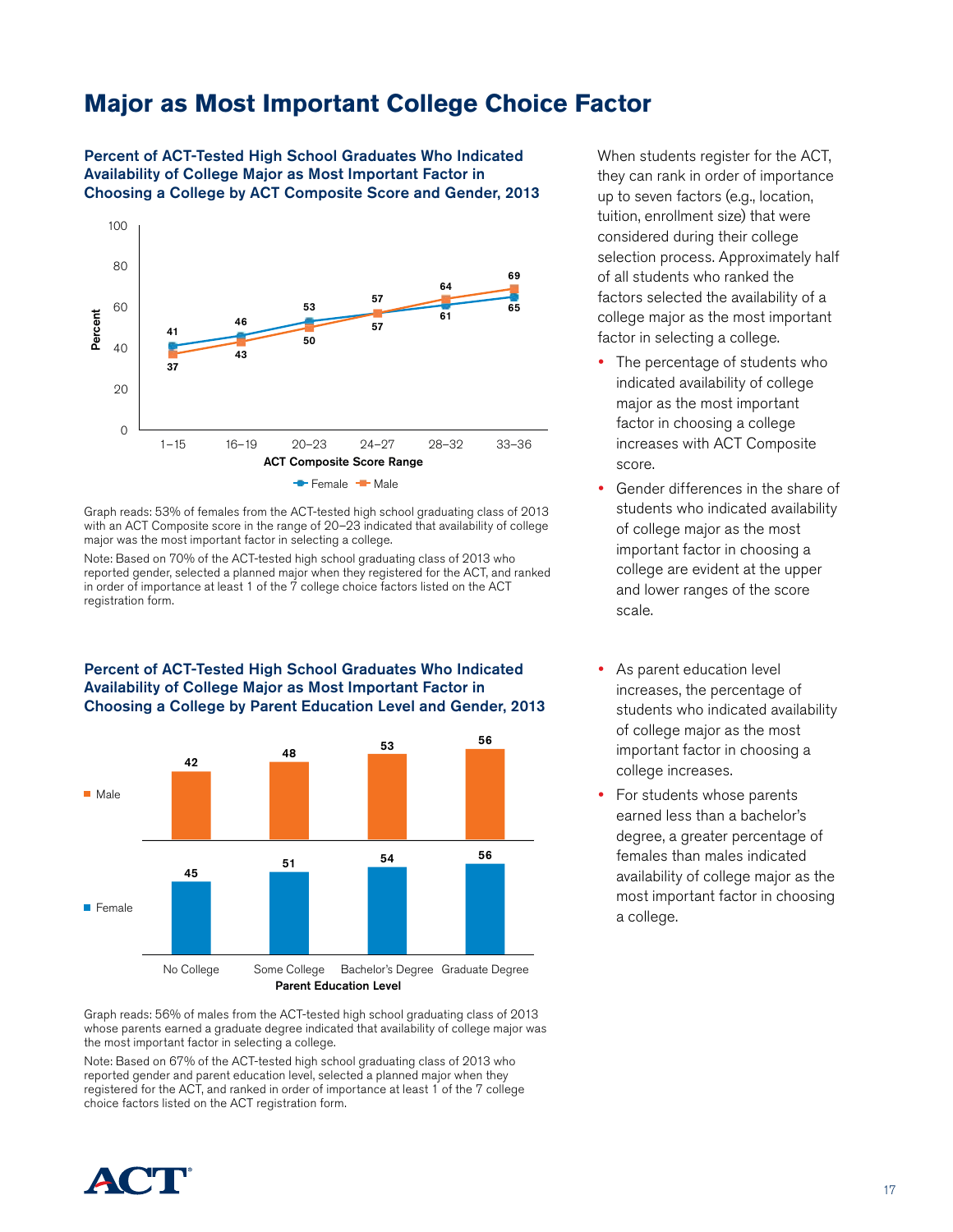# **Major as Most Important College Choice Factor**

- As degree plans increase, the percentage of students who indicated availability of college major as the most important factor in choosing a college also increases.
- For students who plan to earn less than a bachelor's degree, a slightly greater percentage of females than males indicated availability of college major as the most important factor in choosing a college.

Percent of ACT-Tested High School Graduates Who Indicated Availability of College Major as Most Important Factor in Choosing a College by Degree Plans and Gender, 2013



Graph reads: 41% of females from the ACT-tested high school graduating class of 2013 who planned to earn less than a bachelor's degree indicated that availability of college major was the most important factor in selecting a college.

Note: Based on 69% of the ACT-tested high school graduating class of 2013 who reported gender and degree plans, selected a planned major when they registered for the ACT, and ranked in order of importance at least 1 of the 7 college choice factors listed on the ACT registration form.

- As certainty of planned major choice increases, the percentage of students who indicated availability of college major as the most important factor in choosing a college increases.
- There was no appreciable gender gap by certainty of planned major choice. Female and male responses differed by one percentage point or less, in favor of females.

Percent of ACT-Tested High School Graduates Who Indicated Availability of College Major as Most Important Factor in Choosing a College by Certainty of Planned Major Choice and Gender, 2013



[Graph reads: 49% of males from the ACT-tested high school graduating class of 2013](IMG_Chart 1)  who were fairly sure of their choice of major indicated that availability of college major was the most important factor in selecting a college.

Note: Based on 70% of the ACT-tested high school graduating class of 2013 who reported gender, selected a planned major when they registered for the ACT, indicated their level of certainty of their choice of planned major, and ranked in order of importance at least 1 of the 7 college choice factors listed on the ACT registration form.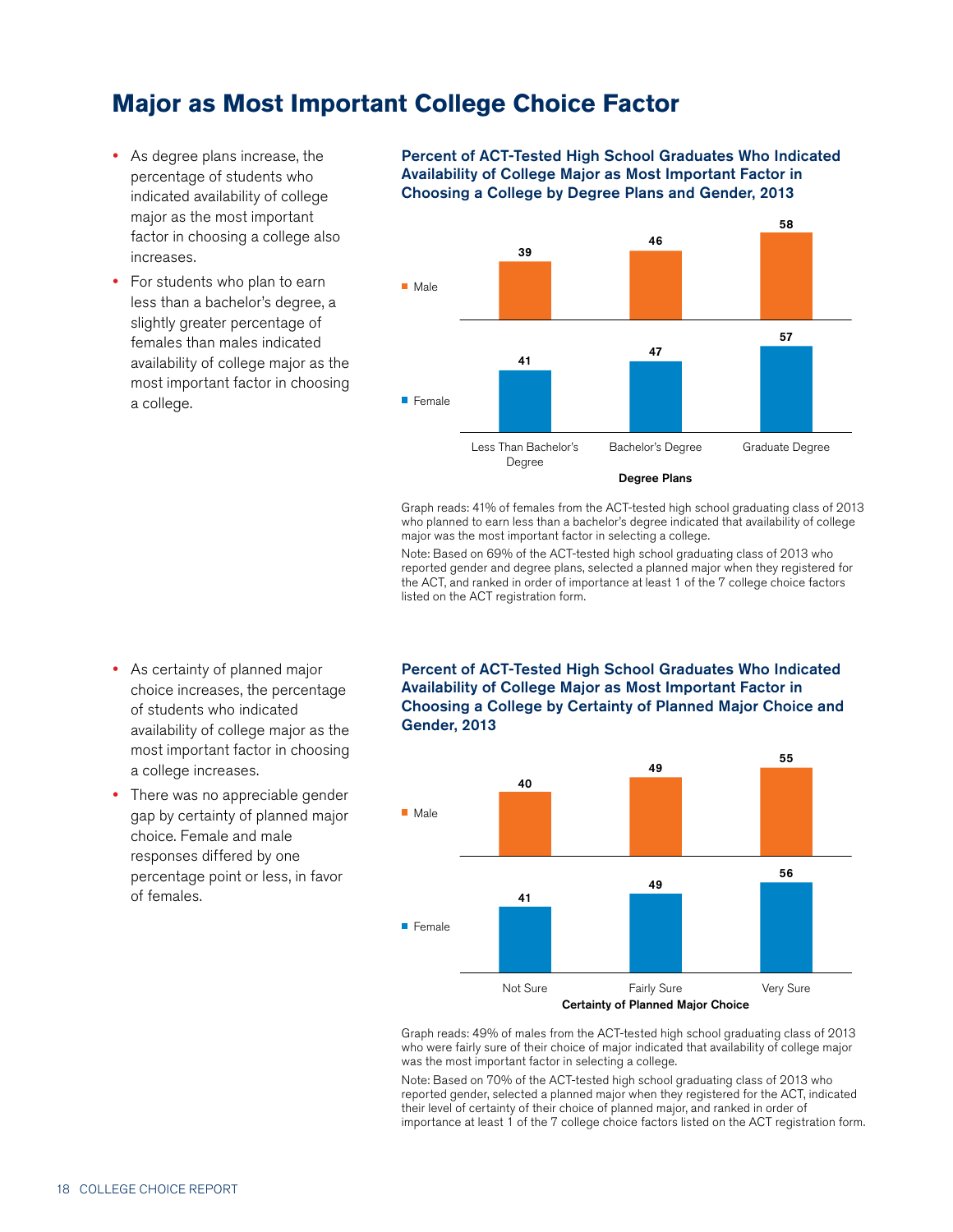# **Major as Most Important College Choice Factor**

Percent of ACT-Tested High School Graduates Who Indicated Availability of College Major as Most Important Factor in Choosing a College by Interest-Major Fit and Gender, 2013



Graph reads: 55% of females from the ACT-tested high school graduating class of 2013 who selected a major that is a good fit with their interests indicated that availability of college major was the most important factor in selecting a college.

Note: Based on 64% of the ACT-tested high school graduating class of 2013 who reported gender, selected a planned major when they registered for the ACT, completed the ACT Interest Inventory, and ranked in order of importance at least 1 of the 7 college choice factors listed on the ACT registration form.

### Percentage of ACT-Tested High School Graduates Who Indicated Availability of College Major as Most Important Factor in Choosing a College by Planned Major Area and Gender, 2013



Female Male

Graph reads: 40% of males from the ACT-tested high school graduating class of 2013 who selected a planned major in the area of Business indicated that availability of college major was the most important factor in selecting a college.

Note: Based on 70% of the ACT-tested high school graduating class of 2013 who reported gender, selected a planned major when they registered for the ACT, and ranked in order of importance at least 1 of the 7 college choice factors listed on the ACT registration form.



- As the level of fit between students' planned major choices and their interests increases, so does the percentage of students who indicated availability of college major as the most important factor in choosing a college.
- There was no appreciable gender gap by Interest-Major Fit in the share of students who indicated availability of college major as the most important factor. Female and male responses differed by one percentage point, in favor of females.

- Students who selected a planned major in the area of Engineering were most likely to indicate availability of college major as the most important factor in choosing a college.
- Across most majors, a greater share of females than males indicated availability of college major as the most important factor in choosing a college.
- The largest gender discrepancies in favor of females are in the areas of Agriculture and National Resources Conservation; and Repair, Production, and Construction.
- The only majors showing gender discrepancies in favor of males are in the areas of Computer Sciences and Mathematics; and Philosophy, Religion, and Theology.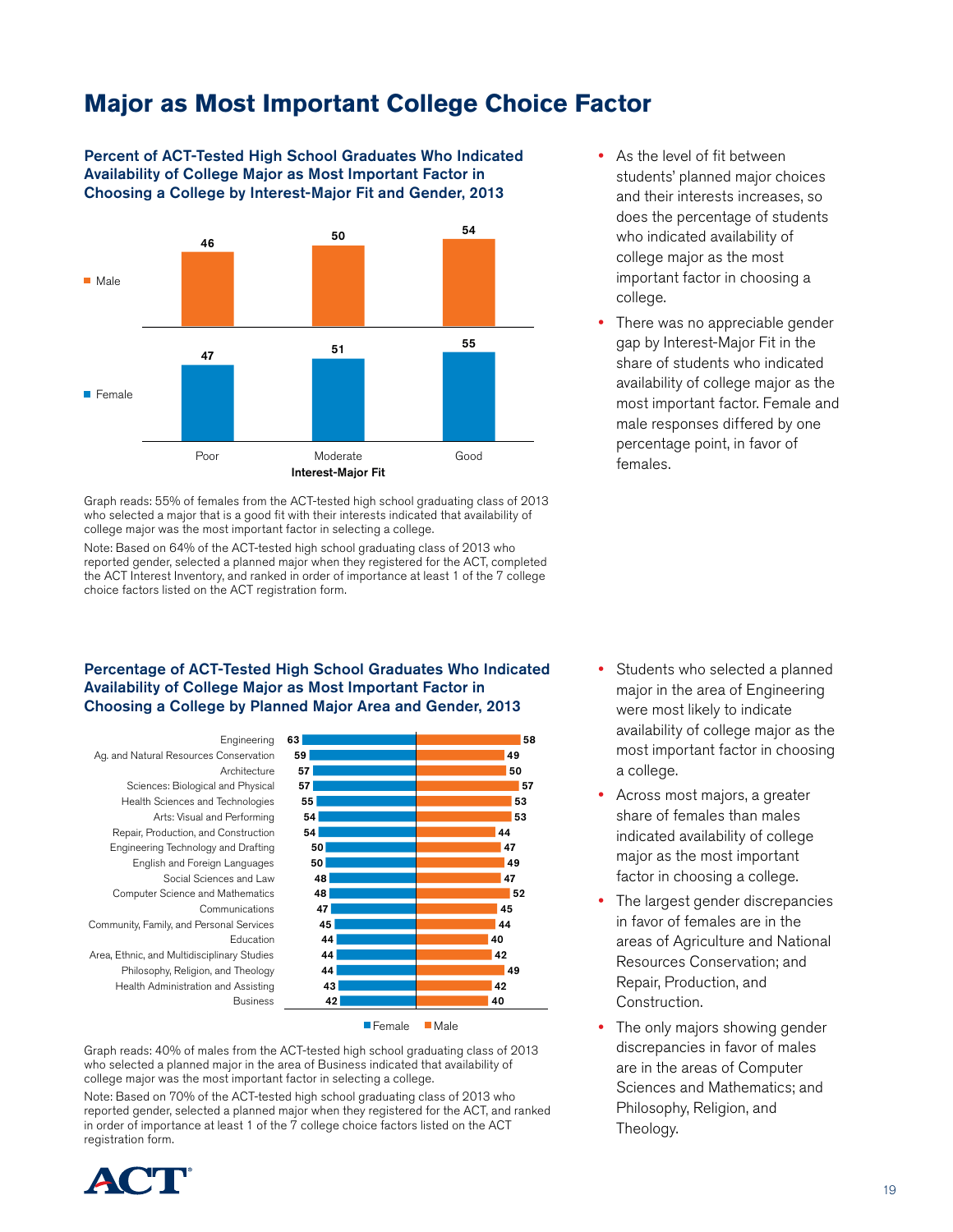# **Key Findings and Recommendations**

### Key Finding 1: Although a Majority of ACT-Tested Students Select a Planned Major, Many Students Are Not Sure of Their Choices

Of the ACT-tested graduating class of 2013, 4 out of 5 students selected a planned major during ACT registration. Although the likelihood of selecting a planned major varies by academic achievement (as measured by ACT Composite score), it is consistently high for all achievement ranges. Despite the fact that a large majority of ACT-tested students selected a planned major, only 2 out of 5 who did so indicated that they were very sure of their planned major choice. Moreover, compared to their lower-achieving peers, students with higher academic achievement levels were far less likely to be sure of their planned major choice. A similar pattern is evident by the students' parent education level, where students from more highly educated families were less likely than their peers to be sure of their planned major choice.

In addition to this degree of uncertainty among students who selected a planned major, 15% of ACT-tested students indicated that they were undecided about their choice of major and another 6% neither selected a planned major nor indicated that they were undecided. The likelihood of a student being undecided increases as achievement level increases. Taken together, this evidence suggests that highachieving students may also need extensive advising and help in selecting majors and careers.

### Key Finding 2: Few Students Are Selecting Planned Majors that Are a Good Fit with Their Interests

Only about 1 out of 3 students (36%) who selected a planned major during ACT registration chose a major that is a good fit with their interests as measured by the ACT Interest Inventory. Moreover, students with lower levels of academic achievement (as measured by their ACT Composite score) are far less likely than their higher-achieving peers to select a planned major that is a good fit with their interests. A similar pattern is evident by the students' parent education level, with first-generation college students being less likely than their peers from more highly educated families of selecting a planned major that is a good fit with their interests. Although Interest-Major Fit increases with

the students' certainty of their planned major choice, only 2 out of 5 students who were very sure of their planned major choice selected a major that is a good fit with their interests. The likelihood of selecting a planned major that is a good fit with student interests varies considerably by their planned major area. If students who selected planned majors that were a moderate or poor fit with their interests had instead selected planned majors that had the best fit with their interests, the overall distribution of these students across major areas would be quite different.

### Key Finding 3: A Majority of Students Want Assistance with Their Educational and Occupational Plans

Roughly 3 out of 5 students (62%) indicated during ACT registration that they need assistance with deciding their educational and occupational plans. Compared with students who selected a planned major, those students who were undecided about their choice of major or who left the question blank had a greater likelihood of reporting that they need assistance with educational and occupational planning. Among those who selected a planned major, students who were not as sure of their planned major choice were more likely than their peers to report that they need assistance with deciding their educational and occupational plans. However, even among those students who were very sure of their planned major choice, nearly half indicated that they need assistance, suggesting that educational and occupational guidance would be helpful for a wide variety of students.

### Key Finding 4: Both Choice of Planned Major and Interest-Major Fit Vary in Meaningful Ways by Gender

In general, females were more likely than males to select a planned major and to be sure of their planned major choice. Among those students who selected a planned major, males and females tended to select different fields of study, which creates gender imbalance across planned major areas. In particular, large gender discrepancies in planned major choices in favor of females are evident in the areas of Health Sciences and Technologies; Education; and Health Administration and Assisting. Large gender discrepancies in planned major choices in favor of males are evident in the areas of Engineering; Business; and Computer Science and Mathematics.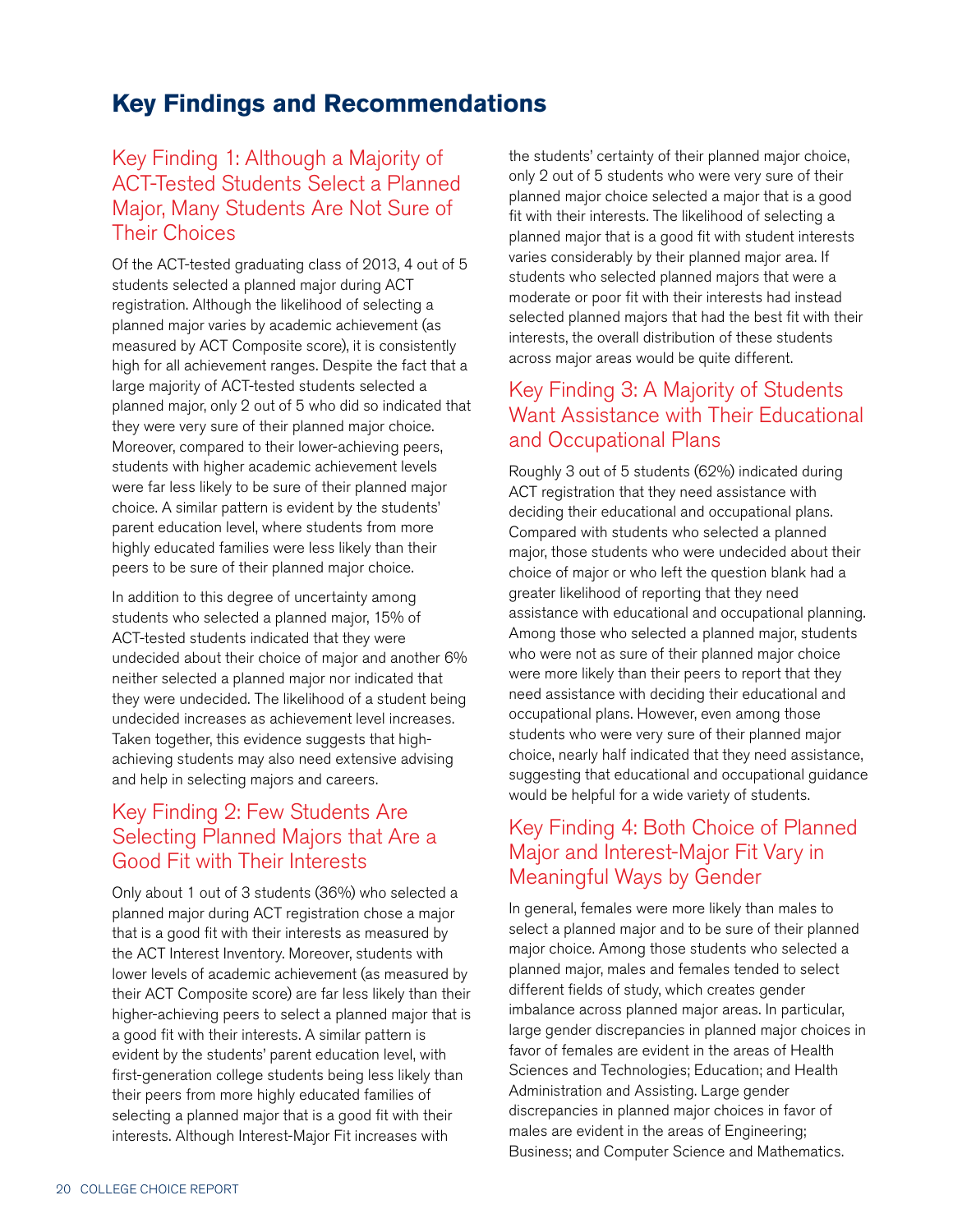Overall, a similar share of females and males selected majors that are a good fit with their interests. This overall similarity, however, masks some important gender differences in Interest-Major Fit that are evident within particular major areas. For example, in such areas as Repair, Production, and Construction; Agriculture and Natural Resources Conservation; Engineering; Computer Science and Mathematics; and Engineering Technology and Drafting, males are more likely than females to have selected a planned major that is a good fit with their interests. In contrast, in such areas as Communications; Education; and Visual and Performing Arts, females are more likely than males to have selected a planned major that is a good fit with their interests. If those students who selected planned majors that were a moderate or poor fit with their interests had instead selected planned majors that had the best fit with their interests, there would be a greater gender balance within the distribution of these same students across planned major areas.

### Key Finding 5: For Many Students, Availability of a Particular Major Is the Most Important Factor in Choosing a College

Half of all students (50%) who selected a planned major when they registered for the ACT indicated that the availability of a particular college major or program of study was their most important factor in selecting a college. Furthermore, the students' likelihood of reporting college major as the most important factor in their college decision increases with the students' ACT Composite score, parent education level, degree aspirations, certainty of planned major choice, and Interest-Major Fit. These findings suggest that students would benefit from having greater access to information about the programs of study that are available at the colleges they are considering.

### *Recommendations*

When recruiting students, colleges should:

 Consider looking at students' intended major together with their Interest-Major Fit score in order to better identify students who may have a stronger interest in a particular major and who may be more

likely to enroll in a particular major. This information may be especially important when trying to recruit more male students to your campus and when trying to increase the enrollment of females within particular STEM fields.

- Use student results from the ACT Interest Inventory to provide prospective students who are undecided about their planned major choice with information about particular programs of study at the college for which they may have good fit.
- Promote institutional strengths in advising and career development to those prospective students who are undecided about their major or occupation, are uncertain of their planned major or occupational choice, or indicate that they want assistance with educational and occupational planning. For example, admissions personnel could communicate information about academic advising, special programs for undecided students, internships, career counseling, and other programs and services that can help students make informed decisions about educational majors and careers.

After students enroll, colleges should:

- Use Interest-Major Fit scores as a part of institutional efforts to identify students who could benefit from advising and career planning interventions intended to guide students into better-fitting college majors.
- Use information regarding students' status as undecided, their certainty of their planned major choice, or their request for assistance with educational and career planning to help target students for additional academic advising and career counseling services as part of student orientation and first-year programming.
- Consider different advising strategies for highachieving and low-achieving students, as highachieving students are less likely to be very sure about their planned major choices but more likely to have good Interest-Major Fit, whereas low-achieving students are more likely to be very sure about their planned major choices but less likely to have good Interest-Major Fit.

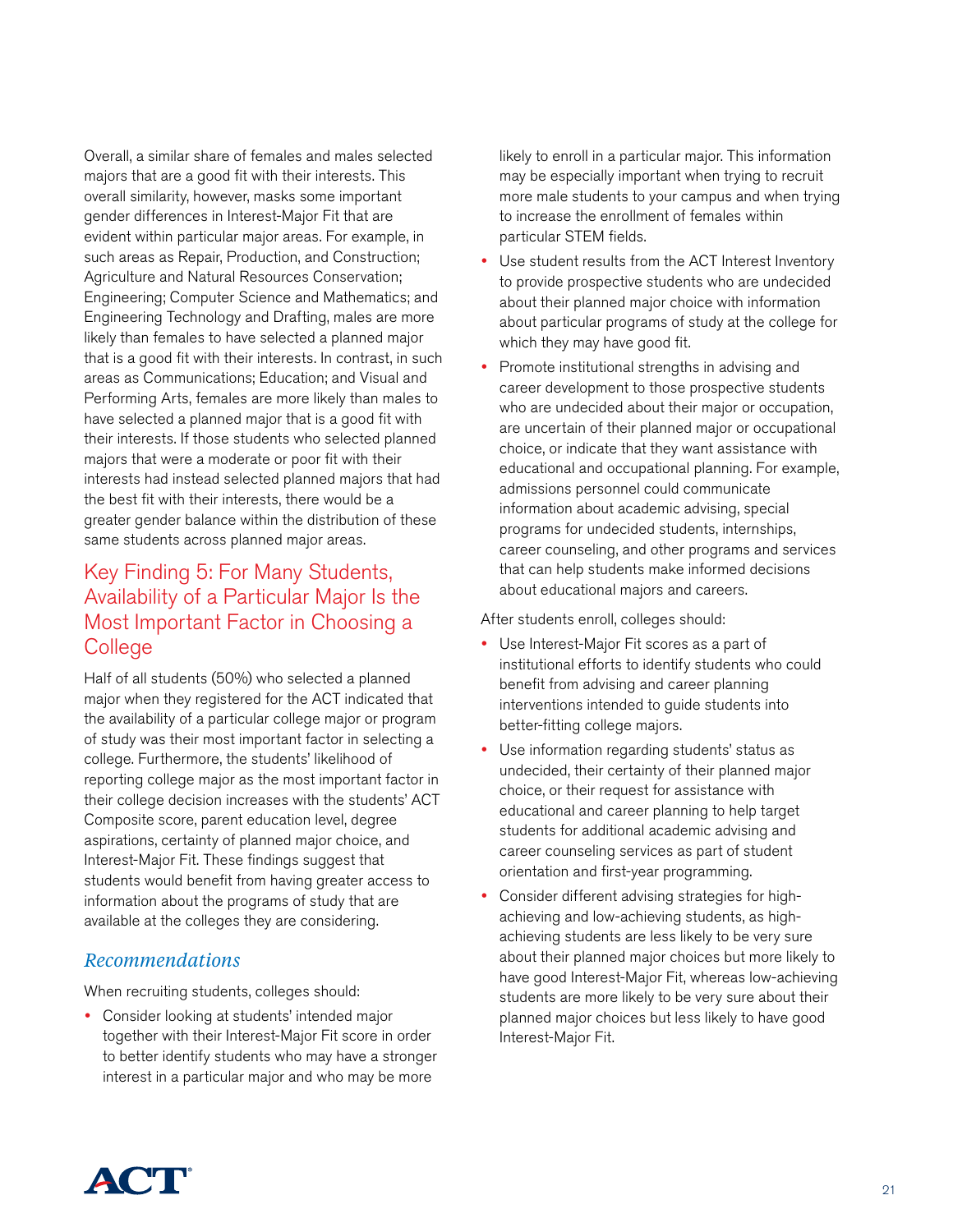# **List of College Majors and Occupational Choices**

#### Undecided\*

#### AGRICULTURE & NATURAL RESOURCES CONSERVATION

Agriculture, General Agribusiness Operations Agricultural Business & Management Agricultural Economics Agricultural Mechanization Agricultural Production Agronomy & Crop Science Animal Sciences Food Sciences & Technology Horticulture Operations & Management Horticulture Science Natural Resources Conservation, General Environmental Science

Forestry Natural Resources Management Wildlife & Wildlands Management **ARCHITECTURE** 

Architecture, General Architectural Environmental Design City/Urban/Regional Planning Interior Architecture Landscape Architecture

### AREA, ETHNIC, &<br>MULTIDISCIPLINARY STU

Area Studies, General (e.g., African, Middle Eastern) Asian Area Studies European Area Studies Latin American Area Studies North American Area Studies Ethnic & Minority Studies, General African American Studies American Indian/Native American Studies Latino/Chicano Studies

Women's Studies Liberal Arts & General Studies\* Library Science

### Multi/Interdisciplinary Studies\*

ARTS: VISUAL & PERFORMING Art, General

Art History, Criticism & Conservation Fine/Studio Arts Cinema/Film Cinematography/Film/Video Production Dance Design & Visual Communications, **General** Fashion/Apparel Design Graphic Design Industrial Design

Interior Design Music, General Music, Performance Music, Theory & Composition Photography

#### Theatre Arts/Drama

### **BUSINESS**

Accounting Accounting Technician Business Administration & Management, General

Hotel/Motel Management Human Resources Development/Training Human Resources Management International Business Management Labor/Industrial Relations Logistics & Materials Management Marketing Management & Research Office Supervision & Management Operations Management & Supervision Organizational Behavior Purchasing/Procurement/Contracts Management Restaurant/Food Services Management

Small Business Management/Operations Travel/Tourism Management Business/Management Quantitative

#### Methods, General Actuarial Science\*

Business/Managerial Economics Finance, General Banking & Financial Support Services Financial Planning & Services Insurance & Risk Management Investments & Securities Management Information Systems Real Estate Sales, Merchandising, & Marketing, General Fashion Merchandising

Tourism & Travel Marketing Secretarial Studies & Office Administration

### **COMMUNICATIONS**

Communications, General

Advertising Digital Communications/Media Journalism, Broadcast Journalism, Print Mass Communications Public Relations & Organizational Communication Radio & Television Broadcasting

### **Communications Technology, General**<br>Graphic & Printing Equipment Operation\*

Graphic & Printing Equipment Operation\* Multimedia/Animation/Special Effects Radio & Television Broadcasting Technology\* COMMUNITY, FAMILY, & PERSONAL **SERVICES** 

### Family & Consumer Sciences, General

Adult Development & Aging/Gerontology Child Care Services Management Child Development Consumer & Family Economics Food & Nutrition Textile & Apparel Parks, Recreation, & Leisure, General Exercise Science/Physiology/Kinesiology Health & Physical Education/Fitness

Parks/Rec/Leisure Facilities Management Sport & Fitness Administration/ Management Personal Services, General\*

# Cosmetology/Hairstyling\* Culinary Arts/Chef Training

Funeral Services & Mortuary Science Protective Services, General **Corrections** Criminal Justice Fire Protection & Safety Technology

Law Enforcement Military Technologies\* Public Administration & Services,

General Community Organization & Advocacy Public Administration Public Affairs & Public Policy Analysis Social Work

### COMPUTER SCIENCE & MATHEMATICS

Computer & Information Sciences, General Computer Networking/

**Telecommunications** Computer Science & Programming Computer Software & Media Applications Computer System Administration Data Management Technology Information Science Webpage Design Mathematics, General Applied Mathematics Statistics

#### EDUCATION

Counseling & Student Services Educational Administration Special Education Teacher Education, General Curriculum & Instruction Early Childhood Education Elementary Education Junior High/Middle School Education Postsecondary Education Secondary Education Teacher Assisting/Aide Education Teacher Education, Subject-Specific\* Agricultural Education Art Education **Business Education** Career & Technical Education

English-as-a-Second-Language Education English/Language Arts Education Foreign Languages Education Health Education Mathematics Education Music Education Physical Education & Coaching Science Education Social Studies/Sciences Education

#### ENGINEERING Engineering (Pre-Engineering),

General Aerospace/Aeronautical Engineering Agricultural/Bioengineering Architectural Engineering Biomedical Engineering Chemical Engineering Civil Engineering Computer Engineering Construction Engineering/Management Electrical, Electronics & Communications Engineering Environmental Health Engineering Industrial Engineering Mechanical Engineering Nuclear Engineering

#### ENGINEERING TECHNOLOGY & DRAFTING

Drafting/CAD Technology, General Architectural Drafting/CAD Technology Mechanical Drafting/CAD Technology Engineering Technology, General Aeronautical/Aerospace Engineering Technologies Architectural Engineering Technology Automotive Engineering Technology Civil Engineering Technology Computer Engineering Technology Construction/Building Technology Electrical, Electronics Engineering Technologies Electromechanical/Biomedical Engineering Technologies Environmental Control Technologies Industrial Production Technologies Mechanical Engineering Technology Quality Control & Safety Technologies Surveying Technology ENGLISH & FOREIGN LANGUAGES English Language & Literature, **General**<br>American/English Literature Creative Writing

Public Speaking Foreign Languages/Literatures, **General** Asian Languages & Literatures Classical/Ancient Languages & Literatures Comparative Literature French Language & Literature German Language & Literature

**Linguistics** Middle Eastern Languages & Literatures Spanish Language & Literature HEALTH ADMINISTRATION &

### **ASSISTING**

Health Services Administration, General Hospital/Facilities Administration

Medical Office/Secretarial Medical Records Medical/Clinical Assisting, General Dental Assisting Medical Assisting

Occupational Therapy Assisting Physical Therapy Assisting Veterinarian Assisting/Technology HEALTH SCIENCES &

#### **TECHNOLOGIES**

Chiropractic (Pre-Chiropractic) Dental Hygiene Dentistry (Pre-Dentistry) Emergency Medical Technology Health-Related Professions & Services, General\* Athletic Training Communication Disorder Services (e.g., Speech Pathology)

#### Public Health

Health/Medical Technology, General Medical Laboratory Technology Medical Radiologic Technology Nuclear Medicine Technology Respiratory Therapy Technology Surgical Technology

Medicine (Pre-Medicine) Nursing, Practical/Vocational (L.P.N.) Nursing, Registered (B.S./R.N.) Optometry (Pre-Optometry) Osteopathic Medicine Pharmacy (Pre-Pharmacy) Physician Assisting

### Therapy & Rehabilitation, General

Alcohol/Drug Abuse Counseling Massage Therapy Mental Health Counseling Occupational Therapy Physical Therapy (Pre-Physical Therapy) Psychiatric/Mental Health Technician Rehabilitation Therapy Vocational Rehabilitation Counseling Veterinary Medicine (Pre-Veterinarian)

Philosophy, RELIGION, & THEOLOGY Philosophy

Religion Theology, General Bible/Biblical Studies Divinity/Ministry Religious Education

# REPAIR, PRODUCTION, &

**CONSTRUCTION** Aviation & Airway Science, General Aircraft Piloting & Navigation

Aviation Management & Operations Construction Trades (e.g., carpentry, plumbing, electrical)

### Mechanics & Repairers, General

Aircraft Mechanics/Technology Autobody Repair/Technology Automotive Mechanics/Technology Avionics Technology Diesel Mechanics/Technology Electrical/Electronics Equip Installation & Repair

Heating/Air Cond/Refrig Install/Repair Precision Production Trades, General Machine Tool Technology

# Welding Technology Transportation & Materials Moving (e.g., air, ground, & marine)

SCIENCES: BIOLOGICAL & PHYSICAL Biology, General

Biochemistry & Biophysics Cell/Cellular Biology Ecology **Genetics** Marine/Aquatic Biology Microbiology & Immunology Zoology

#### Physical Sciences, General

Astronomy Atmospheric Sciences & Meteorology Chemistry Geological & Earth Sciences Physics

### SOCIAL SCIENCES & LAW

Legal Studies, General\* Court Reporting\* Law (Pre-Law) Legal Administrative Assisting/ Secretarial\* Paralegal/Legal Assistant Social Sciences, General Anthropology **Criminology Economics** Geography **History** International Relations & Affairs Political Science & Government Psychology, Clinical & Counseling Psychology, General Sociology Urban Studies/Urban Affairs

\* Interest-Major Fit score cannot be calculated.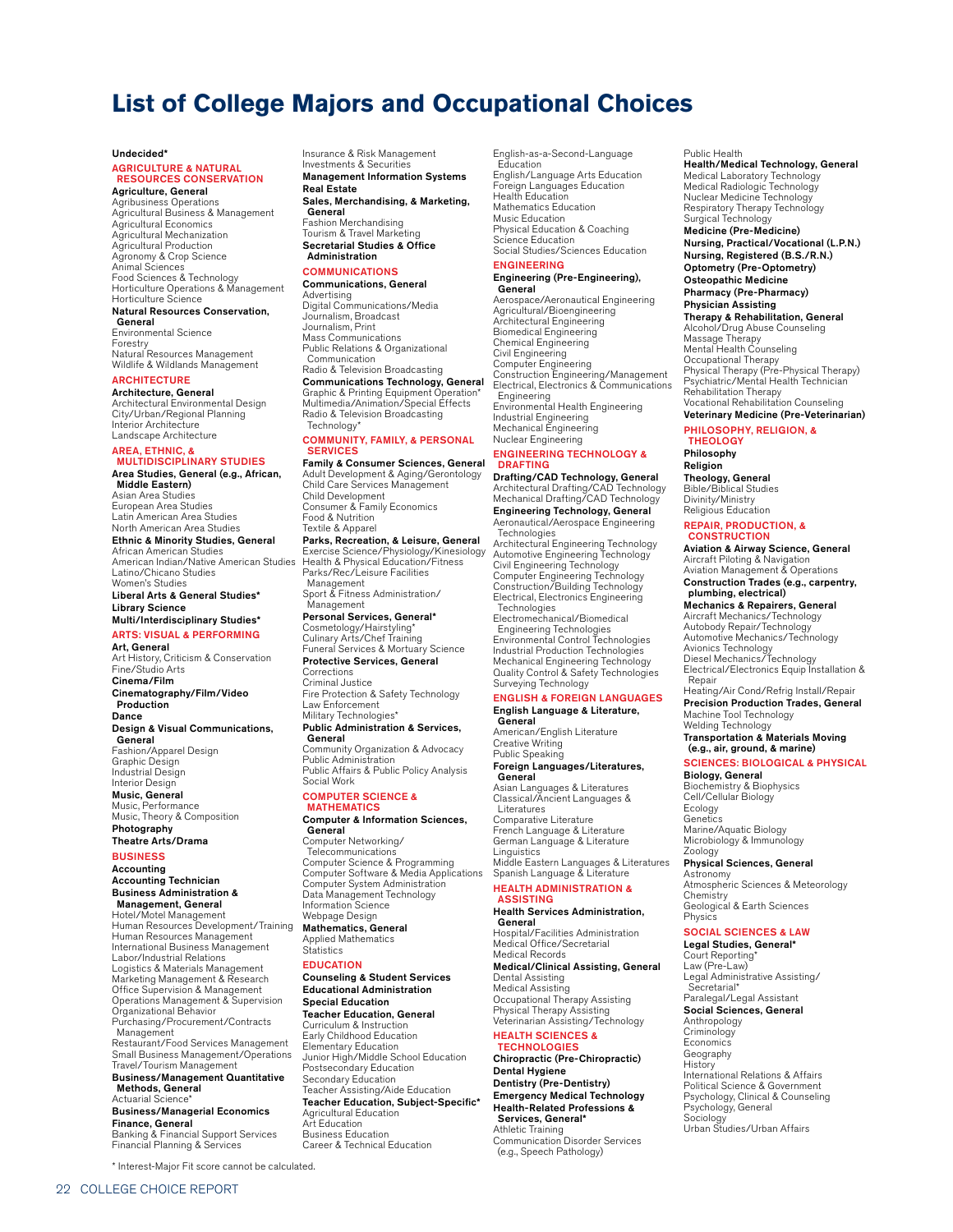# **ACT Research**

As a not-for-profit educational research organization, ACT is committed to producing research that focuses on key issues in education and workforce development. Our goal is to serve as a data resource. We strive to provide policymakers with the information they need to inform education and workforce development policy and to give educators the tools they need to lead more students toward college and career success. What follows are some of ACT's recent and most groundbreaking research studies. To review these studies, go to

www.act.org/research/summary.

### The Condition of College & Career Readiness



Using ACT scores and the ACT College Readiness Benchmarks, *The Condition of College & Career Readiness 2013* provides a series of graphics highlighting

the college and career readiness of the ACT-tested high school class of 2013. This report is updated annually.

### The Condition of STEM



Late in 2013, ACT will release this first-of-its-kind report looking at the condition of STEM education in our country. We are uniquely positioned to deliver this report for two key reasons. First is our continued commitment to science by the inclusion of subject-level

science tests within ACT Explore®, ACT Plan® and the ACT. Second, through the ACT Interest Inventory, we are able to determine interest levels in specific STEM fields and more importantly determine academic readiness in math and science of those interested in STEM careers.

### The Reality of College Readiness



Matching data from ACT's high school graduate file and The National Student Clearinghouse®, these national and state-level reports identify the 2012 enrollment and migration

status of 2011 ACT-tested high school graduates. Data are provided for two-year, public four-year, and private four-year colleges and include percentages of students meeting ACT College Readiness Benchmarks.

### Enrollment Planners Conference



The ACT Enrollment Planners Conference is ACT's national enrollment management conference that draws more than 600 presenters and attendees from across the country every July.